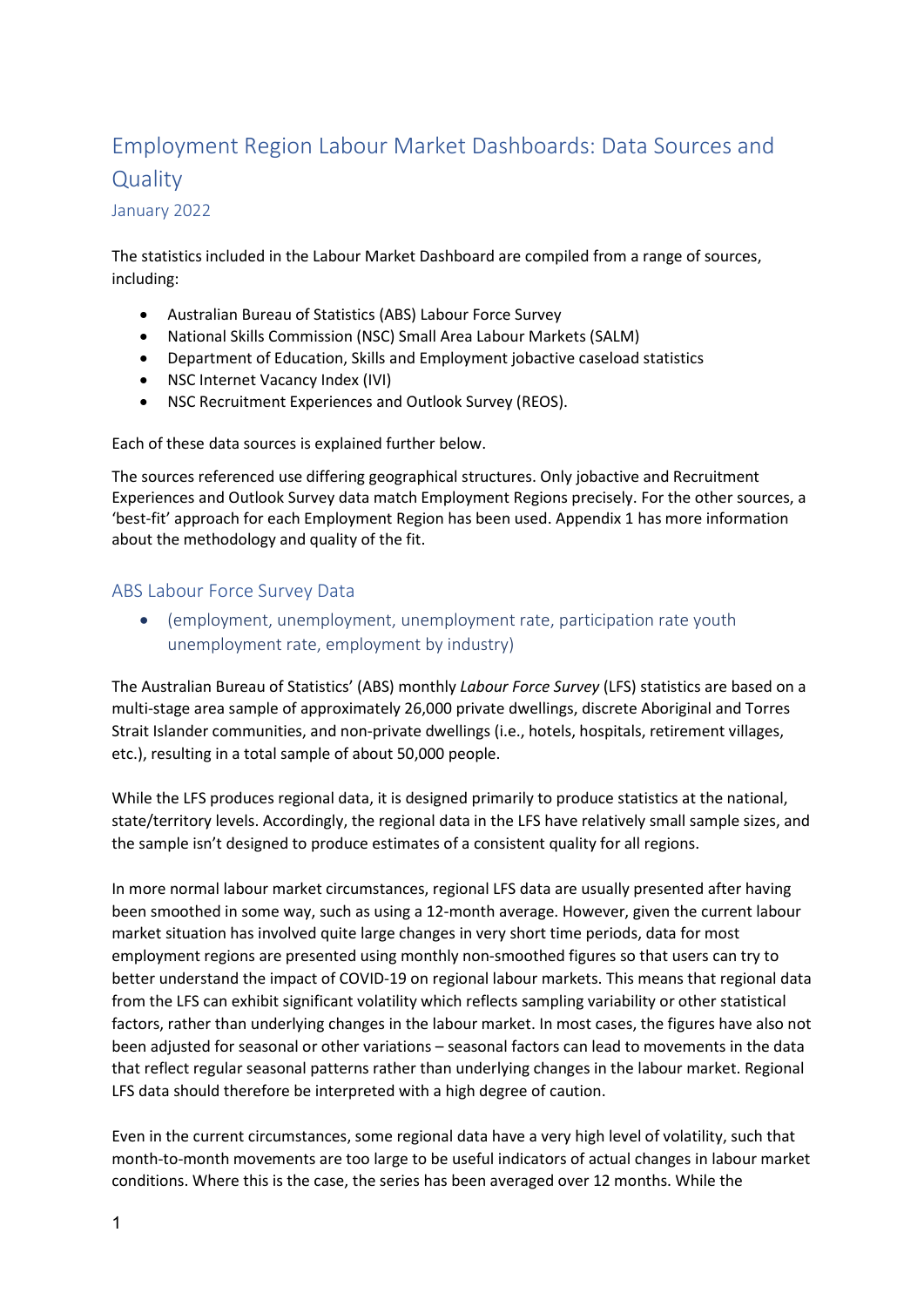averaging of the data does improve its reliability, it is important to keep in mind that it was averaged due to quality issues, and that small sample size issues still influence the reliability of the figures. Given this, significant caution should be exercised when interpreting these figures. It is also important to bear in mind that due to the data being averaged over 12 months, changes in recent months to labour market conditions won't be fully reflected in the figures.

LFS statistics are classified using the Australian Statistical Geography Standard (ASGS). ABS monthly regional LFS statistics are produced for Statistical Area Level 4 (SA4) regions as defined by the ASGS (except for LFS data for Western Australia – Outback (North and South), which is comprised of two SA4s). Data for Australia's 51 Employment Regions are derived by best-fit proxy from the 87 SA4s for which LFS data are published by ABS. Further information is provided in Appendix 1, which includes a rating of the reliability of the best-fit proxy approach. For more information, see the LFS methodology on the ABS website.

# Small Area Labour Markets (SALM) data

### (LGA unemployment rates)

The Small Area Labour Markets (SALM) dataset is compiled by the National Skills Commission. SALM figures are synthetic estimates (ie derived estimates, rather than directly obtained from a survey for example), which bring together:

- the level of unemployment at the SA4 level, as published by the ABS
- Centrelink Newstart/JobSeeker and Youth Allowance (other) beneficiaries at the SA2 level
- and Census participation rate data at the SA2 or SA3 level.

These are used to produce estimates of unemployment and the unemployment rate at the SA2 level (from the 2016 ASGS). SA2 estimates are then apportioned to the LGA level using population weights based on the latest available SA2 to LGA correspondence from the ABS to produce the LGA estimates (which use the LGA boundaries in the latest available SA2 to LGA concordance from the ABS). It should be noted that because the LGA boundary structure does not match the ER structure, some LGAs fall in more than one ER.

Due to the high level of disaggregation involved (there are around 540 LGAs) these figures can exhibit significant variability and should be interpreted with caution. It is important to bear in mind that due to the data being averaged over four quarters, changes in recent months to labour market conditions won't be fully reflected in the figures. For more detail, see the SALM pages on LMIP.

### jobactive caseload statistics

The jobactive caseload data are compiled by the Department of Education, Skills and Employment. The Australian Government's employment service, jobactive, was established and designed to help Australians find work and help employers to obtain the right staff for their business. There is a network of jobactive providers operating in over 1,500 locations in Australia.

Job seekers who receive income support payments (such as Job Seeker Payment, Youth Allowance (other), or Parenting Payment) and have mutual obligation requirements are eligible for jobactive services, which may be delivered on-line or through a provider. These services may include help to look for work, write a résumé and prepare for interviews, help to relocate for work if the job seeker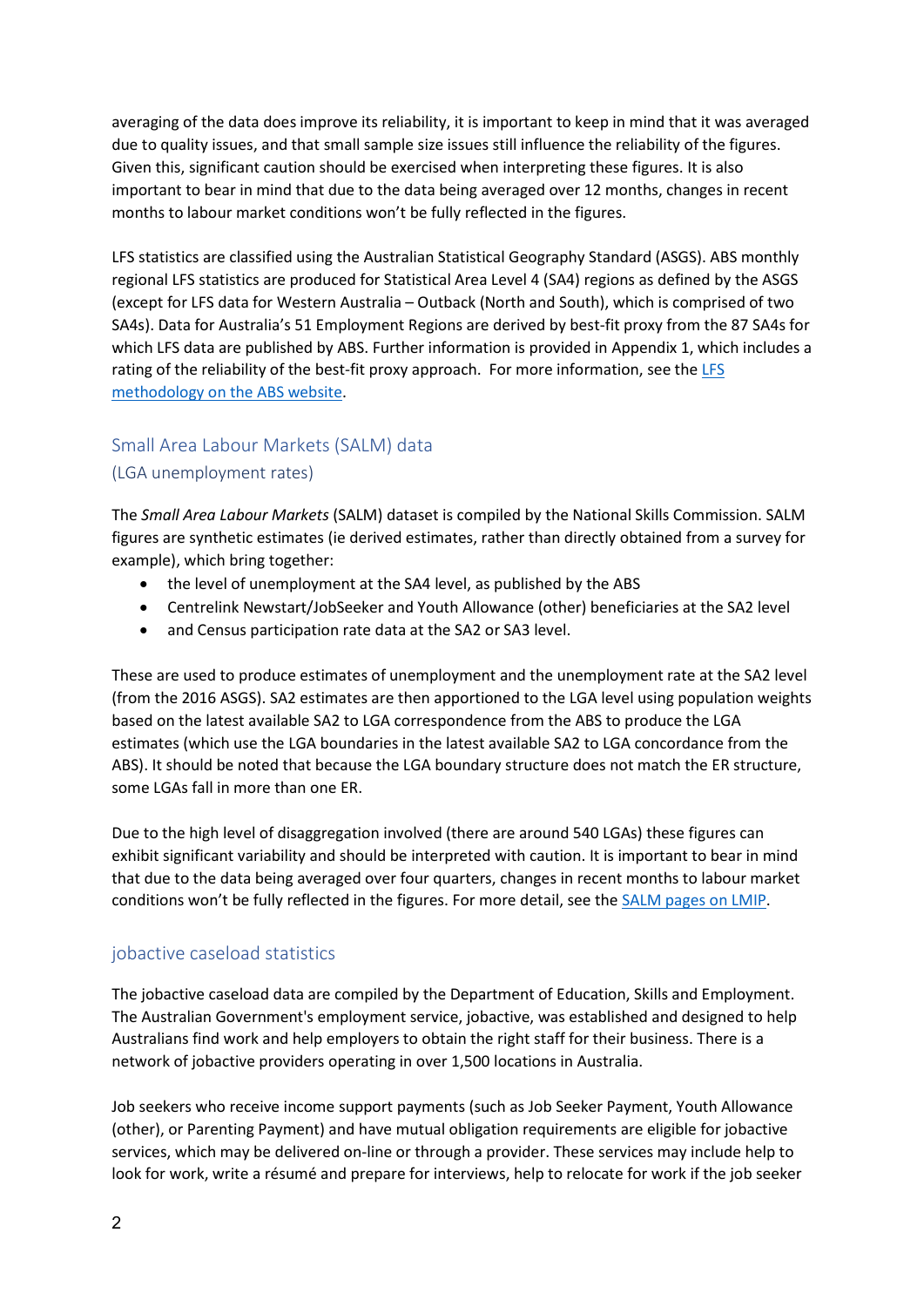is interested, help to become job ready and help to complete Work for the Dole or other eligible activities that provide work-like experiences.

Caseload statistics measure the number of job seekers registered with jobactive at a particular time and provide a measure of the duration that they have spent registered for employment services. Statistics include registrants receiving jobactive services in-person or on-line. jobactive caseload data in the dashboards reports at the Employment Region level and includes participants receiving both digital and provider servicing. It excludes other programs, such as ParentsNext or Transition to Work (TTW).

The Department is currently conducting a New Employment Services Trial in the Adelaide South and Mid North Coast employment regions. Registrants in this trial are also included in the published caseload statistics.

The caseload data reported for each Employment Region are based on:

- (1) the location of the provider for jobactive provider serviced participants;
- (2) where the participant resides for Online Employment Services (OES) participants;
- (3) the NEST Employment Regions of Adelaide South or Mid North Coast for NEST participants.

'Caseload by duration registered' is based on the participant's time registered in employment services.

## Comparing jobactive caseload data and unemployment data from the LFS

Note that official estimates of unemployed persons from the ABS Labour Force Survey relate to an overlapping but distinctly different group of people to the job seekers on the jobactive caseload. Australia's official unemployment statistics are released by the ABS using definitions that align closely with those recommended by the International Labour Organization, enabling meaningful international comparisons. As the methodology underpinning the calculation of the employment and unemployment statistics has remained consistent over a long period of time, the current ABS unemployment figures can be compared with the statistics from 10, 20 or even 50 years ago to accurately gauge the strength of the labour market. More information on the standards for ABS labour force statistics can be found on the ABS website.<sup>1</sup>

Caseload data for jobactive, on the other hand, are primarily operational in nature. They can change relatively frequently due to policy changes (for example, due to changes in eligibility for income support payments, or mutual obligations requirements). Job search and other labour market related activity can also change over time; for example, at times during the COVID-19 pandemic, job seekers were not required to look for work. Indeed, not all people on the jobactive caseload are required to look for work, for example, due to an exemption for illness, and may be classified by the ABS as not in the labour force. On the other hand, someone can be in paid employment while on the jobactive caseload, and therefore not meet the ABS definition of unemployment.

There are eligibility requirements for entering the caseload, and most people on the caseload are screened by the eligibility requirements for income support payments, which include income and

<sup>1</sup> Standards for Labour Force Statistics, 2018 | Australian Bureau of Statistics (abs.gov.au)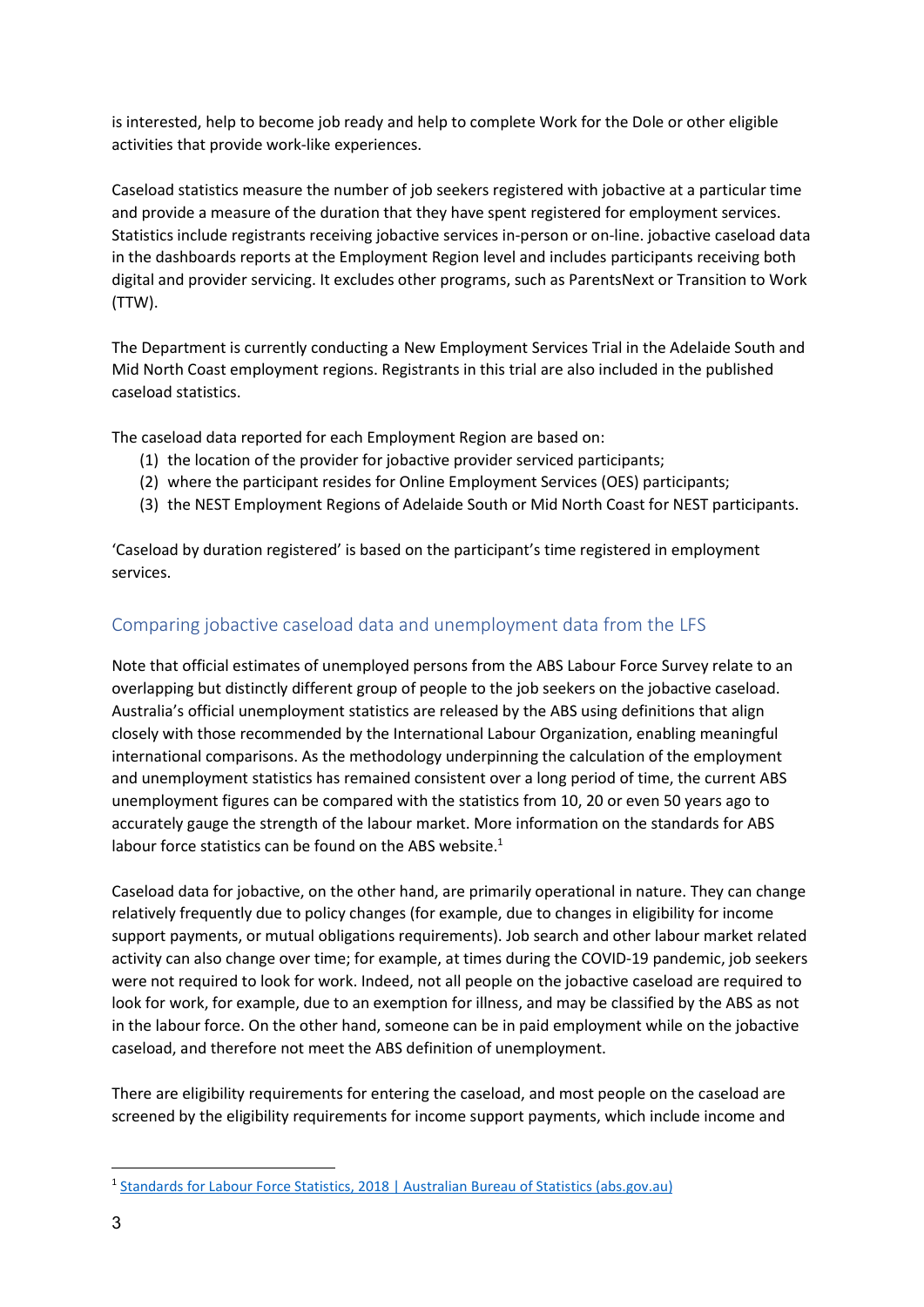assets tests. There are no income or wealth eligibility thresholds for being included in the ABS labour force figures.

Accordingly, while there is some overlap between ABS unemployment and the jobactive caseload, significant numbers of ABS unemployed are not on the caseload, for example, those ineligible for or who do not want income support. Similarly, significant numbers on the caseload do not fit the ABS definition of unemployment, including those already in paid employment, or those who are not required to look for work. Given the significant differences between the two measures, ABS unemployment and jobactive caseload data are not comparable.

## Internet Vacancy Index (IVI)

The monthly Internet Vacancy Index (IVI) is compiled by the National Skills Commission. The IVI is based on a count of online job advertisements newly lodged on SEEK, CareerOne and Australian JobSearch during the month. Duplicate advertisements are removed before the IVI job advertisements are coded by the National Skills Commission to occupations based on the Australian and New Zealand Standard Classification of Occupations (ANZSCO). The IVI is based on administrative data and as a result, is not affected by the sampling error present in survey-based data.

The IVI does not reflect the total number of job advertisements in the labour market as it does not include jobs advertised through other online job boards, employer websites, or in newspapers. Nor does it take account of vacancies filled using informal methods such as word of mouth.

The IVI also does not take account of multiple positions being advertised in a single job advertisement. In addition, National Skills Commission research shows that around one fifth of vacancies are not advertised, with employers instead using informal networks, or selecting from job seekers who have directly approached them about job opportunities. These unadvertised vacancies tend to be more common for lower skilled positions, meaning the IVI has a slight bias to higher skilled occupations.

For more information, see the Vacancy report (IVI) on LMIP.

## The Recruitment Experiences and Outlook Survey (REOS)

The Recruitment Experiences and Outlook Survey is conducted by the National Skills Commission. The survey measures employers' experiences during recent recruitment processes and employers' future recruitment intentions. Employment facilitators are also able to use this information to better understand what employers are looking for in specific regions.

Key measures provided by REOS include:

- The proportion of employers that attempted recruitment in the last month,
- The proportion of employers that increased (or decreased) staffing levels over the past month,
- The proportion of employers that experienced difficulty recruiting in their most recent recruitment round,
- The proportion of employers with staff stood down or on reduced hours,
- The recruitment methods used by employers in their most recent recruitment round,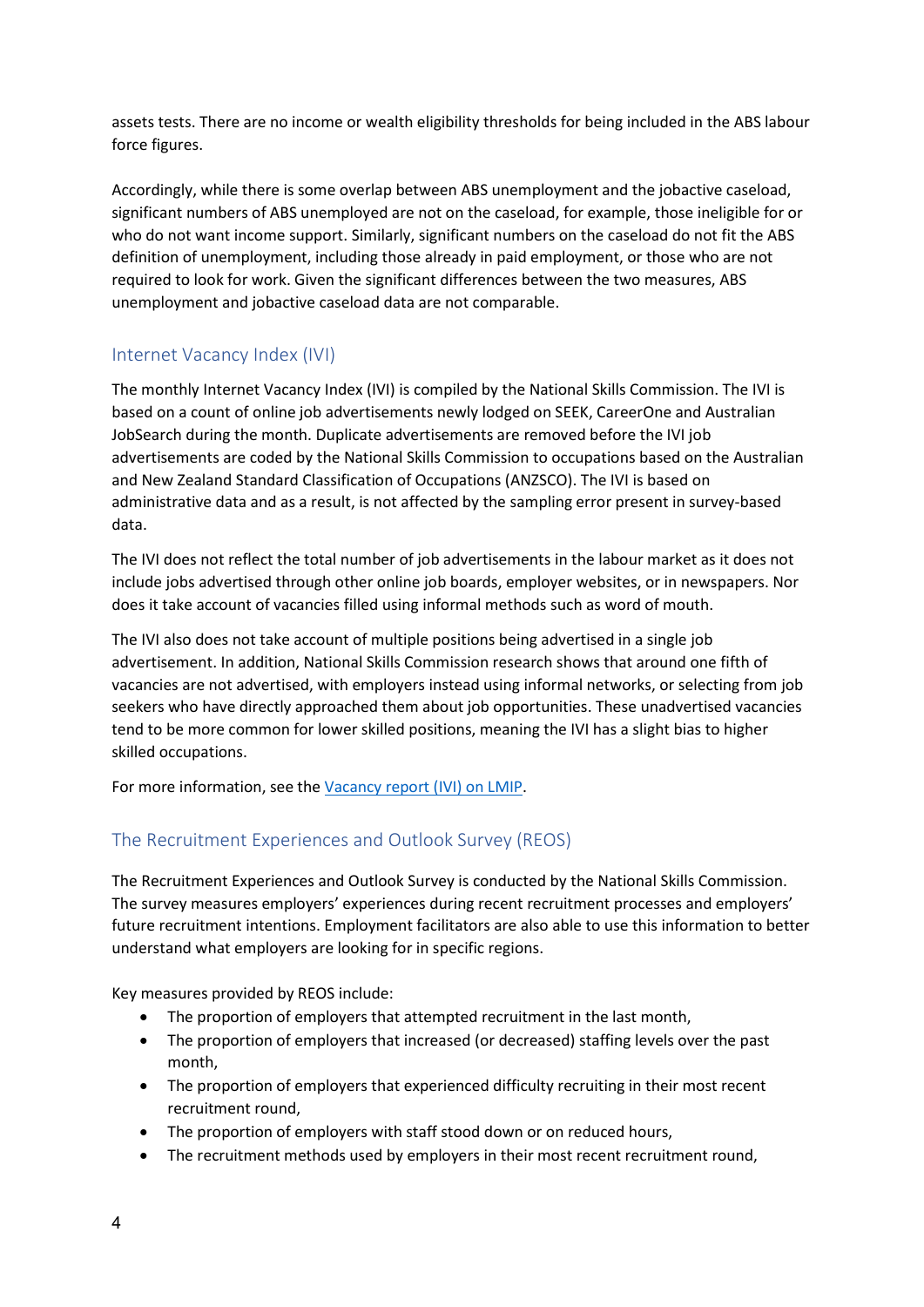- The proportion of employers that expect to increase (or decrease) their staffing levels over the next three months, and
- Employers' single greatest concern in the next three months.

Published REOS estimates are classified by ER. Where the number of responses in a particular ER is below data quality thresholds, a footnote is provided to alert users.

REOS results are released monthly and published in the Recruitment Insights Report, available on the Labour Market Information Portal (lmip.gov.au).

For more information, see Employers Recruitment Insights (REOS) on LMIP.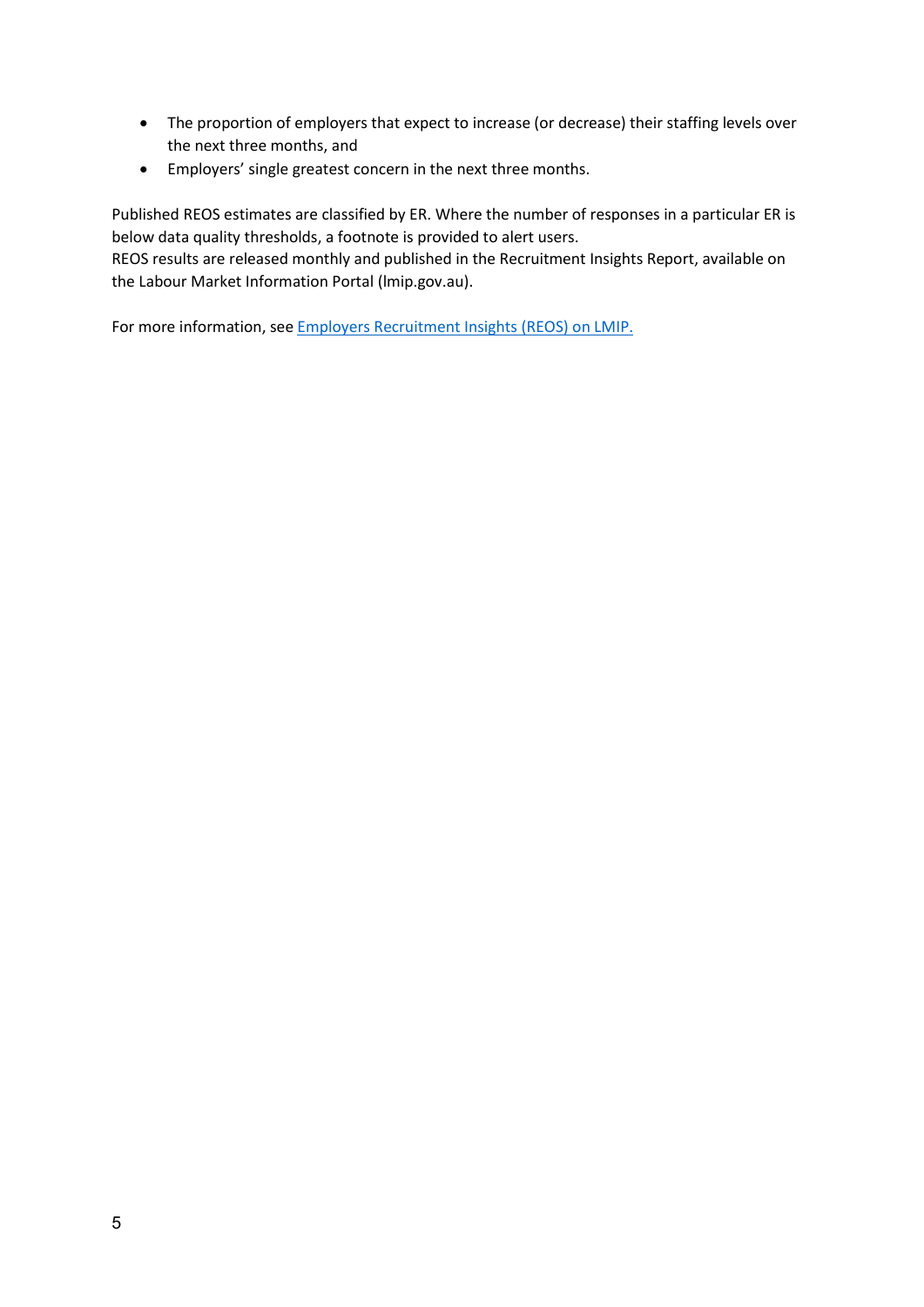# Labour market data: geographical structures

## Employment Regions

Employment Regions are used by the Department of Education, Skills and Employment for the management of employment services programs. Note that Employment Regions do not cover the whole of Australia, with most remote areas located outside of the Employment Region structure.

Caseload data produced by the Department are available at the Employment Region level, however, this structure is not generally used in other data collections.

Most data sources used in the regional labour market dashboards are not available by Employment Region. As a result, best-fit proxies have been used.

## The Australian Statistical Geography Standard (ASGS)

The Australian Bureau of Statistics (ABS) reports key labour statistics using ASGS structures. More information about the ASGS is available at https://www.abs.gov.au/geography.

The ASGS provides a consistent framework to define boundaries that are broadly based on the concept of a functional area (an area within which people commute or travel to access services). It has five key levels, which in the 2016 ASGS (used in the 2016 Census) consisted of:

- The basic building block, or 358,122 Mesh Blocks covering every part of the country
- Mesh blocks combine to make up the 57,523 Statistical Area Level 1 level (SA1) regions
- SA1s aggregate to 2,310 Statistical Area Level 2 (SA2) regions
- SA2s aggregate to 107 Statistical Area Level 4 (SA4) regions
- SA4s combine to cover all Australian states and territories.

The hierarchy above covers all of Australia without gaps or overlaps, and also includes a number of "non-geographic" codes to take account of situations including off-shore areas, or people who do not have a usual address.

Labour market data produced by the ABS are mainly available at the SA4 level. The population of an SA4 is usually greater than 100,000 persons (and can be over 500,000 for some metropolitan areas).

### Local Government Areas (LGAs)

Local Government Areas (LGAs) approximate gazetted local government boundaries, as defined by state and territory local government departments. There are around 540 LGAs in Australia, as well as a number of unincorporated areas that are not part of any LGA (the largest by far in population terms being the Australian Capital Territory – most other unincorporated areas are remote areas with very small populations).

LGAs are not part of the main ASGS structure and do not always align well with the boundaries used in the ASGS. Data available at this level are therefore limited. An approximate LGA to Employment Region correspondence is included below in Appendix 1 – please bear in mind that this is an approximate concordance, and that the combination of LGAs listed for an ER, when grouped together, may not exactly match the boundaries of that ER.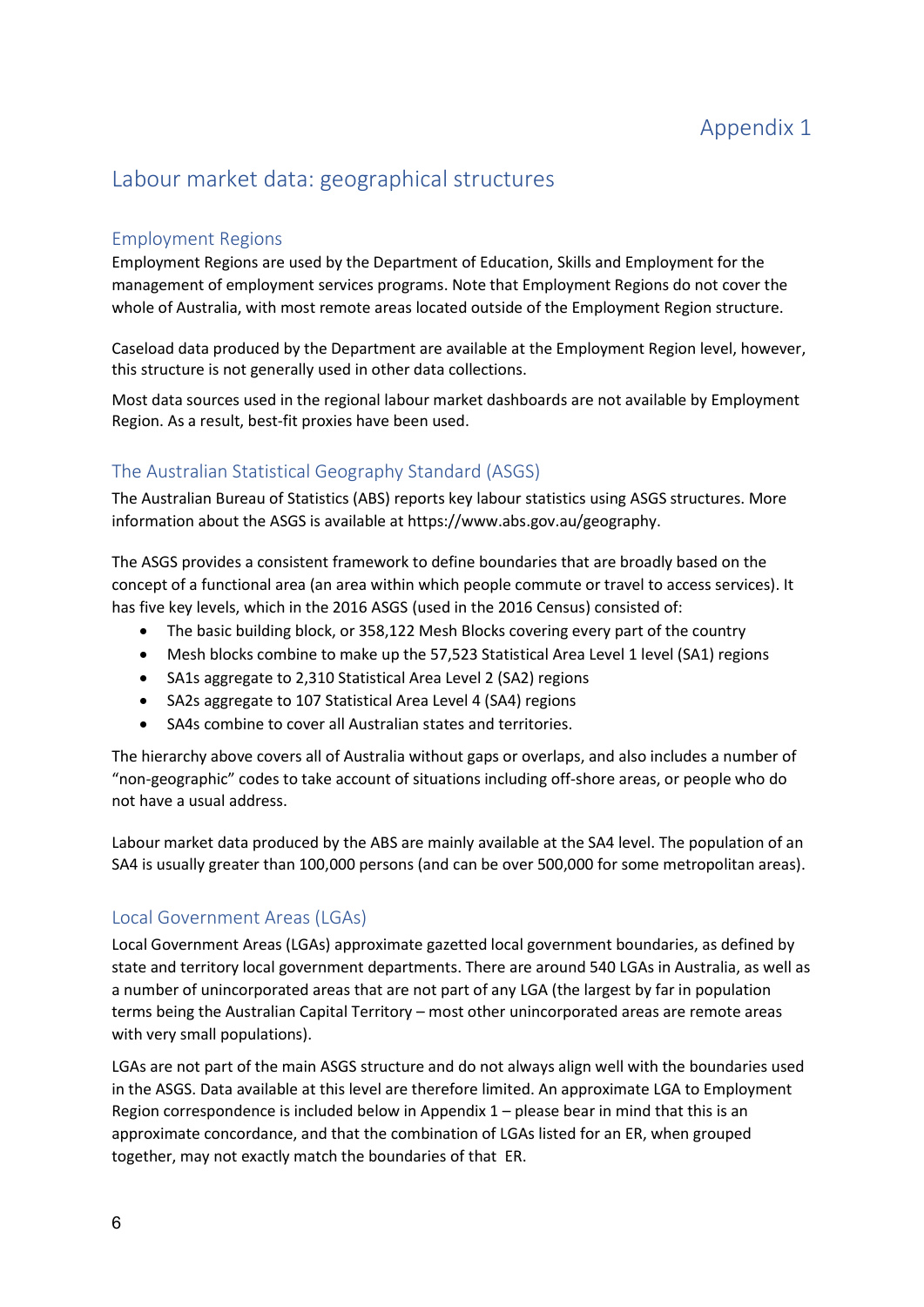### Internet Vacancy Index (IVI) Regions

Regional data in the Vacancy Report are based on 37 "best-fit" regions across three job boards (SEEK, CareerOne and Australian JobSearch) which contribute to the count of online vacancies.

Best-fit IVI Regions are used to proxy Employment Regions.

In most cases where the Employment Region spans across multiple IVI Regions, the IVI Region with the highest proportion of the population is used as the proxy.

Where an Employment Region includes a metropolitan IVI Region, that region has been used as a proxy for the Employment Region. A list of correspondences is included below in Appendix 1.

### Correspondence tables

The following Correspondence tables are included in this document:

- Correspondence Table 1: SA4s to Employment Regions (including the ABS Quality Indicator)
- Correspondence Table 2: Local Government Areas (LGAs) within Employment Regions
- Correspondence Table 3: IVI Regions to Employment Regions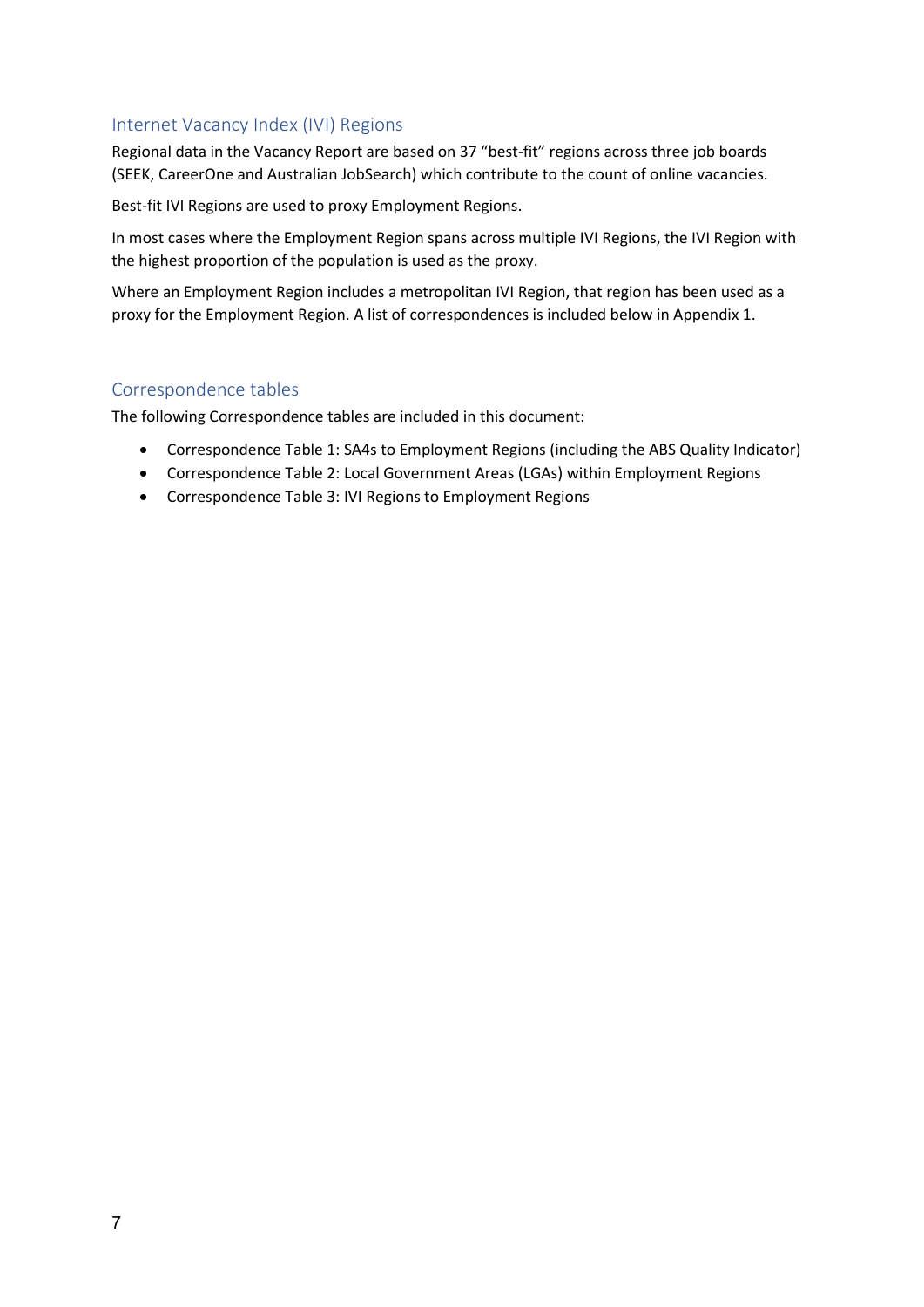## Correspondence Table 1: SA4s to Employment Regions

The tables below use the ABS quality indicator to show the reliability of a correspondence. Descriptions of the ratings are included below, from the ABS:<sup>2</sup>

- Good this correspondence will convert data to a high degree of accuracy and users can expect the converted data will reflect the actual characteristics of the geographic areas involved.
- Acceptable this correspondence will convert data to a reasonable degree of accuracy, though caution needs to be applied as the quality of the converted data will vary and may differ in parts from the actual characteristics of the geographic areas involved.
- Poor there is a high likelihood that the correspondence will not convert data accurately. Converted data should be used with caution and may not reflect the actual characteristics of many of the geographic areas involved.

| <b>Employment Region Name</b> | <b>SA4s used to proxy</b>              | <b>ABS Quality Indicator</b> |  |
|-------------------------------|----------------------------------------|------------------------------|--|
| <b>Central West</b>           | <b>Central West</b>                    | Good                         |  |
| Far West Orana                | Far West and Orana                     | Good                         |  |
|                               | Hunter Valley (exc. Newcastle)         |                              |  |
| Hunter                        | Newcastle and Lake Macquarie           | Good                         |  |
| <b>Illawarra South Coast</b>  | Illawarra                              | Good                         |  |
|                               | Southern Highlands and Shoalhaven      |                              |  |
| Mid North Coast               | Coffs Harbour - Grafton                |                              |  |
|                               | Mid North Coast                        | Acceptable                   |  |
|                               | Murray                                 |                              |  |
| Murray Riverina               | Riverina                               | Acceptable                   |  |
| New England and North West    | New England and North West             | Good                         |  |
|                               | <b>Coffs Harbour - Grafton</b>         |                              |  |
| <b>North Coast</b>            | <b>Richmond - Tweed</b>                | Poor                         |  |
|                               | Sydney - City and Inner South          |                              |  |
|                               | Sydney - Eastern Suburbs               |                              |  |
| <b>Sydney East Metro</b>      | Sydney - Inner South West              | Good                         |  |
|                               | Sydney - Inner West                    |                              |  |
|                               | Sydney - Sutherland                    |                              |  |
|                               | Sydney - Blacktown                     |                              |  |
| <b>Sydney Greater West</b>    | Sydney - Outer West and Blue Mountains | Good                         |  |
|                               | Sydney - Parramatta                    |                              |  |
|                               | <b>Central Coast</b>                   |                              |  |
|                               | Sydney - Baulkham Hills and Hawkesbury |                              |  |
| Sydney North and West         | Sydney - North Sydney and Hornsby      | Good                         |  |
|                               | Sydney - Northern Beaches              |                              |  |
|                               | Sydney - Ryde                          |                              |  |
|                               | Sydney - Outer South West              |                              |  |
| Sydney South West             | Sydney - South West<br>Acceptable      |                              |  |
|                               | Sydney - Inner South West              |                              |  |

#### New South Wales

<sup>2</sup> 1216.0.55.004 - Information Paper: Converting Data to the Australian Statistical Geography Standard, 2012 (abs.gov.au)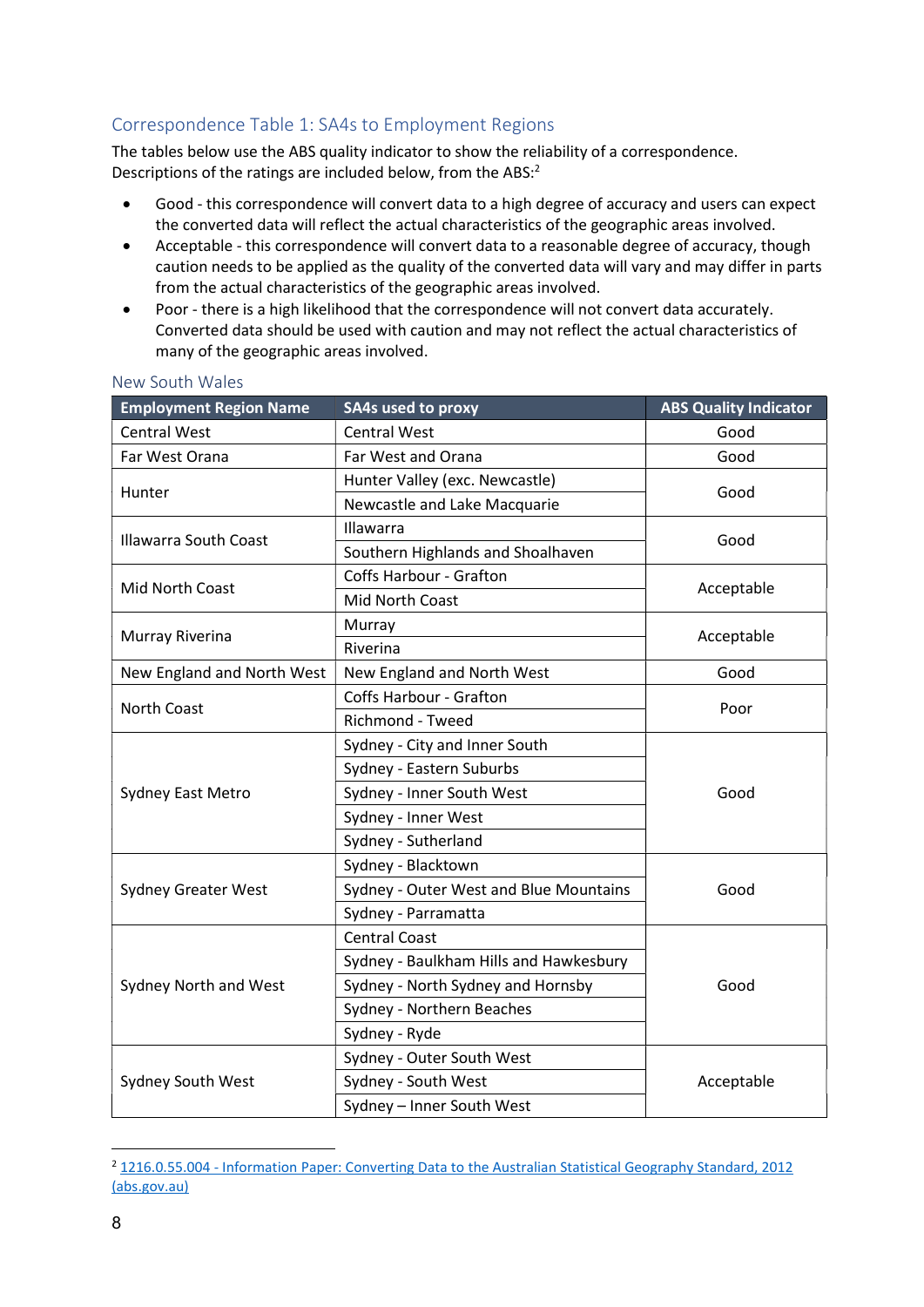#### Victoria

| <b>Employment Region Name</b> | <b>SA4s used to proxy</b>  | <b>ABS Quality</b><br><b>Indicator</b> |  |
|-------------------------------|----------------------------|----------------------------------------|--|
| <b>Ballarat</b>               | <b>Ballarat</b>            | Good                                   |  |
| Barwon                        | Geelong                    | Good                                   |  |
| Bendigo                       | Bendigo                    | Good                                   |  |
| Gippsland                     | Latrobe - Gippsland        | Good                                   |  |
|                               | Hume                       |                                        |  |
| Goulburn/Murray               | Shepparton                 | Good                                   |  |
|                               | Melbourne - Inner          |                                        |  |
| Inner Metropolitan Melbourne  | Melbourne - Inner East     | Good                                   |  |
|                               | Melbourne - Inner South    |                                        |  |
| North Eastern Melbourne       | Melbourne - North East     | Good                                   |  |
|                               | Melbourne - Outer East     |                                        |  |
| North Western Melbourne       | Melbourne - North West     | Good                                   |  |
| South Coast of Victoria       | Warrnambool and South West | Good                                   |  |
| South Eastern Melbourne and   | Melbourne - South East     | Good                                   |  |
| Peninsula                     | Mornington Peninsula       |                                        |  |
| Western Melbourne             | Melbourne - West           | Good                                   |  |
| Wimmera Mallee                | North West                 | Good                                   |  |

#### Queensland

| <b>Employment Region Name</b> | <b>SA4s used to proxy</b>   | <b>ABS Quality</b><br><b>Indicator</b> |  |
|-------------------------------|-----------------------------|----------------------------------------|--|
|                               | Brisbane - East             |                                        |  |
| Brisbane - South & East       | Brisbane - South            | Good                                   |  |
|                               | Logan - Beaudesert          |                                        |  |
| Cairns                        | Cairns                      | Good                                   |  |
|                               | Darling Downs - Maranoa     | Good                                   |  |
| <b>Darling Downs</b>          | Toowoomba                   |                                        |  |
| <b>Gold Coast</b>             | <b>Gold Coast</b>           | Good                                   |  |
| Mackay                        | Mackay - Isaac - Whitsunday | Good                                   |  |
|                               | Brisbane - North            | Good                                   |  |
| Somerset                      | <b>Brisbane Inner City</b>  |                                        |  |
|                               | Moreton Bay - North         |                                        |  |
|                               | Moreton Bay - South         |                                        |  |
| Townsville                    | Townsville                  | Good                                   |  |
|                               | <b>Sunshine Coast</b>       | Good                                   |  |
| Wide Bay and Sunshine Coast   | Wide Bay                    |                                        |  |
|                               | Brisbane - West             |                                        |  |
| Wivenhoe                      | Ipswich                     | Good                                   |  |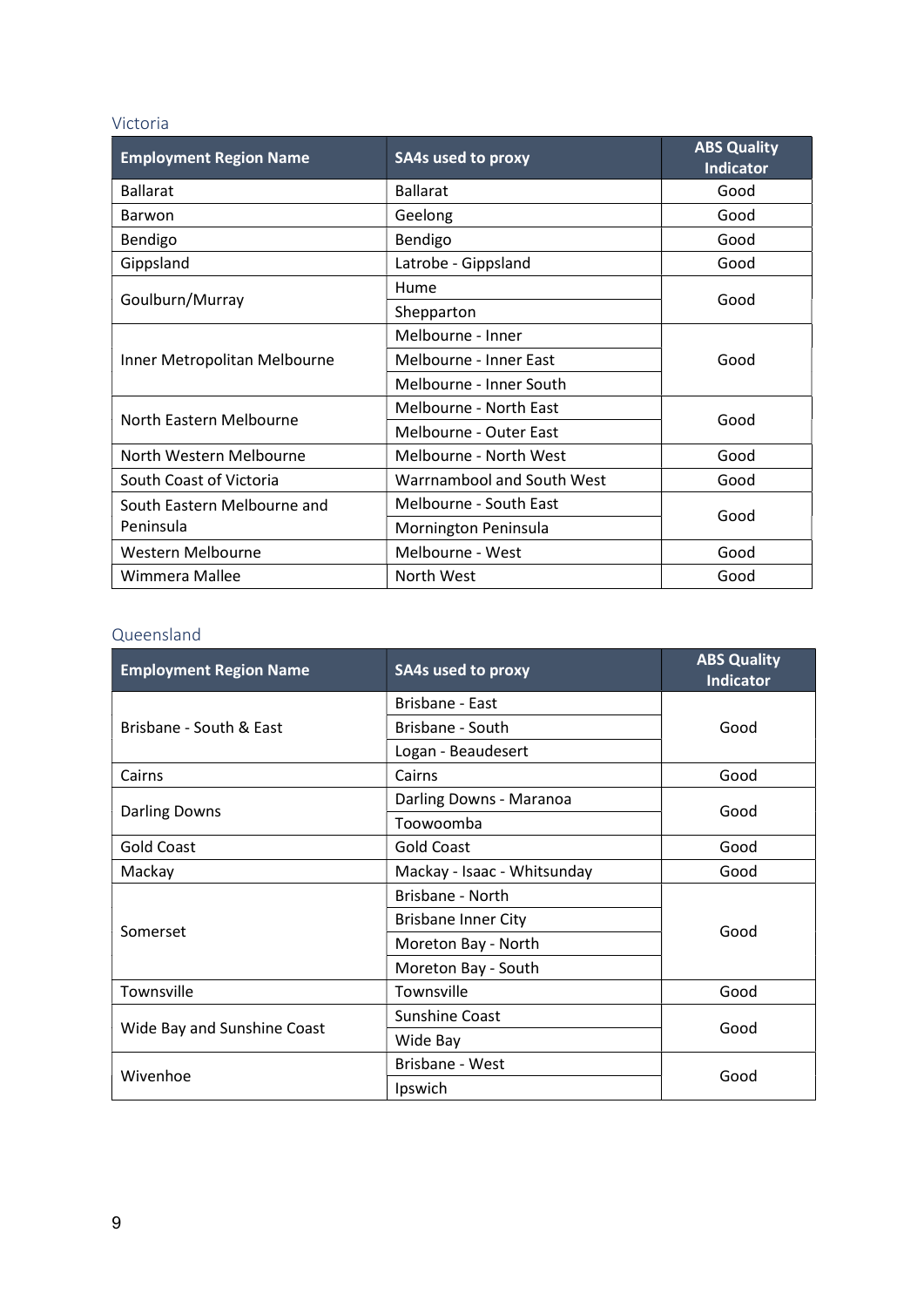### South Australia

| <b>Employment Region Name</b> | <b>SA4s used to proxy</b>         | <b>ABS Quality Indicator</b> |  |
|-------------------------------|-----------------------------------|------------------------------|--|
| Adelaide North                | Adelaide - North                  | Good                         |  |
|                               | Adelaide - West                   |                              |  |
| Adelaide South                | Adelaide - Central and Hills      |                              |  |
|                               | Adelaide - South                  | Good                         |  |
| Mid North SA                  | Barossa - Yorke - Mid North       | Good                         |  |
| Murray and South East         | South Australia - South East      | Poor                         |  |
| North-West Country SA         | South Australia - Outback<br>Poor |                              |  |

## Western Australia

| <b>Employment Region Name</b>     | <b>SA4s</b> used to proxy      | <b>ABS Quality Indicator</b> |  |
|-----------------------------------|--------------------------------|------------------------------|--|
| <b>Great Southern - Wheatbelt</b> | Western Australia - Wheat Belt | Good                         |  |
| Perth - Inner                     |                                |                              |  |
| Perth - North                     | Perth - North East             | Good                         |  |
|                                   | Perth - North West             |                              |  |
| Mandurah                          |                                |                              |  |
| Perth - South                     | Perth - South East             | Good                         |  |
|                                   | Perth - South West             |                              |  |
| South West WA                     | Bunbury                        | Good                         |  |

### Tasmania

| <b>Employment Region Name</b> | <b>SA4s used to proxy</b> | <b>ABS Quality Indicator</b> |
|-------------------------------|---------------------------|------------------------------|
| <b>Hobart and Southern</b>    | Hobart                    | Good                         |
| Tasmania                      | South East                |                              |
| North and North Western       | Launceston and North East | Good                         |
| Tasmania                      | West and North West       |                              |

# Northern Territory

| <b>Employment Region Name</b> | SA4s used to proxy | <b>ABS Quality Indicator</b> |
|-------------------------------|--------------------|------------------------------|
| Darwin                        | Darwin             | Poor                         |

## Australian Capital Territory

| <b>Employment Region Name</b> | SA4s used to proxy                  | <b>ABS Quality Indicator</b> |
|-------------------------------|-------------------------------------|------------------------------|
|                               | <b>Australian Capital Territory</b> | Good                         |
| Capital Region                | Capital Region                      |                              |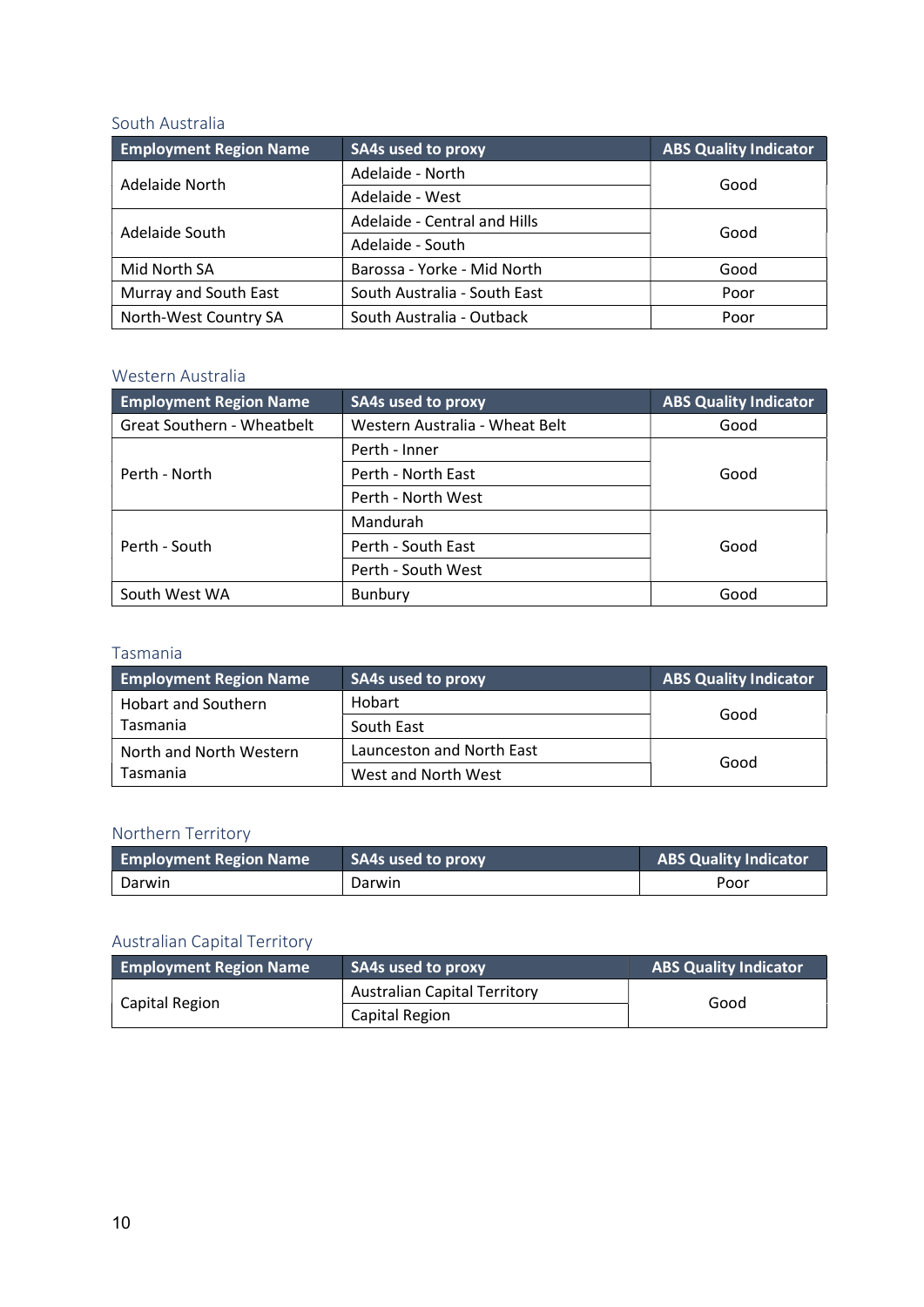# Correspondence Table 2: Local Government Areas (LGAs) within Employment Regions

### New South Wales

| <b>Employment Region</b> | <b>2016 LGA</b>                           |
|--------------------------|-------------------------------------------|
|                          | Goulburn Mulwaree (A)                     |
|                          | Hilltops (A)                              |
|                          | Queanbeyan-Palerang                       |
| <b>Capital Region</b>    | Regional (A)<br>Snowy Monaro Regional (A) |
|                          | Upper Lachlan Shire (A)                   |
|                          | Yass Valley (A)                           |
|                          | Bourke (A)                                |
|                          | Brewarrina (A)                            |
| CDP (NSW)                | Central Darling (A)                       |
|                          | Cobar (A)                                 |
|                          | Bathurst Regional (A)                     |
|                          | Bland (A)                                 |
|                          | Blayney (A)                               |
|                          | Cabonne (A)                               |
|                          | Cowra (A)                                 |
|                          |                                           |
|                          | Forbes (A)<br>Lachlan (A)                 |
| <b>Central West</b>      |                                           |
|                          | Lithgow (C)                               |
|                          | Mid-Western Regional (A)                  |
|                          | Oberon (A)                                |
|                          | Orange (C)                                |
|                          | Parkes (A)                                |
|                          | Warrumbungle Shire (A)                    |
|                          | Weddin (A)                                |
|                          | Bogan (A)                                 |
|                          | Broken Hill (C)                           |
|                          | Cabonne (A)                               |
|                          | Coonamble (A)                             |
|                          | Dubbo Regional (A)                        |
| <b>Far West Orana</b>    | Gilgandra (A)                             |
|                          | Narromine (A)                             |
|                          | Walgett (A)                               |
|                          | Warren (A)                                |
|                          | Warrumbungle Shire (A)                    |
|                          | Western Plains Regional (A)               |
|                          | Cessnock (C)                              |
|                          | Dungog (A)                                |
| Hunter                   | Lake Macquarie (C)                        |
|                          | Maitland (C)                              |
|                          | Muswellbrook (A)                          |

| <b>Employment Region</b>             | <b>2016 LGA</b>                      |
|--------------------------------------|--------------------------------------|
|                                      | Newcastle (C)                        |
|                                      | Port Stephens (A)                    |
|                                      | Singleton (A)                        |
|                                      | Upper Hunter Shire (A)               |
|                                      | Bega Valley (A)                      |
|                                      | Eurobodalla (A)                      |
|                                      | Kiama (A)                            |
| <b>Illawarra South Coast</b>         | Shellharbour (C)                     |
|                                      | Shoalhaven (C)                       |
|                                      | Wingecarribee (A)                    |
|                                      | Wollongong (C)                       |
|                                      | Bellingen (A)                        |
|                                      | Coffs Harbour (C)                    |
|                                      | Kempsey (A)                          |
| <b>Mid North Coast</b>               | Mid-Coast (A)                        |
|                                      | Nambucca (A)                         |
|                                      | Port Macquarie-Hastings (A)          |
|                                      | Unincorporated NSW                   |
|                                      | Balranald (A)                        |
|                                      | Berrigan (A)                         |
|                                      | Carrathool (A)                       |
|                                      | Coolamon (A)                         |
|                                      | Cootamundra-Gundagai<br>Regional (A) |
|                                      | Edward River (A)                     |
|                                      | Federation (A)                       |
|                                      | Greater Hume Shire (A)               |
|                                      | Griffith (C)                         |
| Murray Riverina                      | Gundagai (A)                         |
|                                      | Hay (A)                              |
|                                      | Junee (A)                            |
|                                      | Leeton (A)                           |
|                                      | Lockhart (A)                         |
|                                      | Murray River (A)                     |
|                                      | Murrumbidgee (A)                     |
|                                      | Narrandera (A)                       |
|                                      | Snowy Valleys (A)                    |
|                                      | Temora (A)                           |
|                                      | Wagga Wagga (C)                      |
| <b>New England and North</b><br>West | Armidale Regional (A)                |
|                                      | Glen Innes Severn (A)                |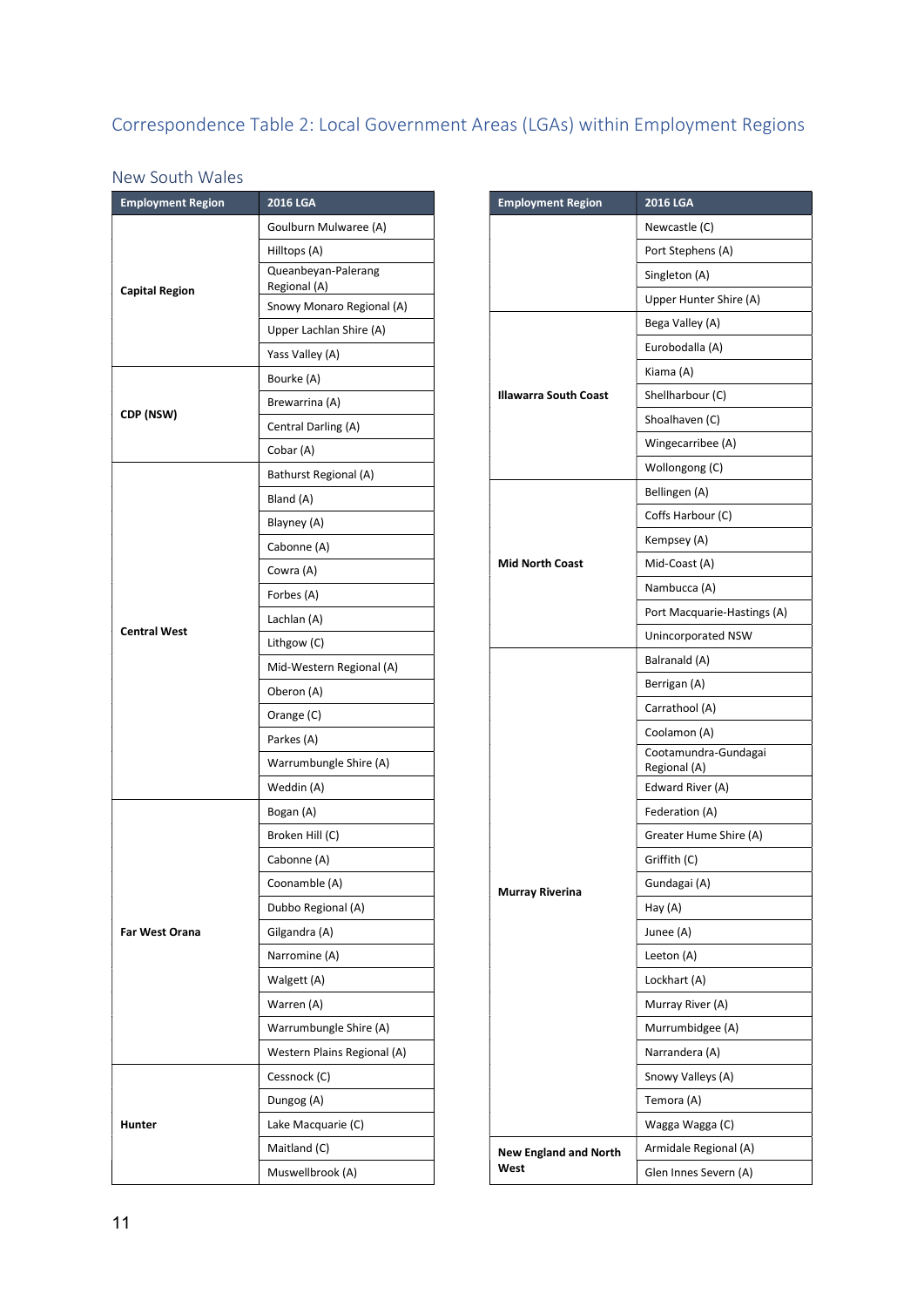| <b>Employment Region</b>     | <b>2016 LGA</b>          |
|------------------------------|--------------------------|
|                              | Gunnedah (A)             |
|                              | Gwydir (A)               |
|                              | Inverell (A)             |
|                              | Liverpool Plains (A)     |
|                              | Moree Plains (A)         |
|                              | Narrabri (A)             |
|                              | Tamworth Regional (A)    |
|                              | Tenterfield (A)          |
|                              | Uralla (A)               |
|                              | Walcha (A)               |
|                              | Ballina (A)              |
|                              | Byron (A)                |
|                              | Clarence Valley (A)      |
| <b>North Coast</b>           | Kyogle (A)               |
|                              | Lismore (C)              |
|                              | Richmond Valley (A)      |
|                              | Tweed (A)                |
|                              | Bayside (A)              |
|                              | Botany Bay (C)           |
|                              | Burwood (A)              |
|                              | Canada Bay (A)           |
|                              | Canterbury-Bankstown (A) |
|                              | Georges River (A)        |
|                              | Inner West (A)           |
| <b>Sydney East Metro</b>     | Randwick (C)             |
|                              | Rockdale (C)             |
|                              | Strathfield (A)          |
|                              | Sutherland Shire (A)     |
|                              | Sydney (C)               |
|                              | Waverley (A)             |
|                              | Woollahra (A)            |
|                              | Blacktown (C)            |
|                              | Blue Mountains (C)       |
|                              | Canterbury-Bankstown (A) |
|                              | Cumberland (A)           |
|                              | Fairfield (C)            |
| <b>Sydney Greater West</b>   | Hawkesbury (C)           |
|                              | Parramatta (C)           |
|                              | Penrith (C)              |
|                              | The Hills Shire (A)      |
|                              | Wollondilly (A)          |
|                              | Central Coast (C) (NSW)  |
| <b>Sydney North and West</b> | Hawkesbury (C)           |

| <b>Employment Region</b> | <b>2016 LGA</b>          |
|--------------------------|--------------------------|
|                          | Hornsby (A)              |
|                          | Hunters Hill (A)         |
|                          | Ku-ring-gai (A)          |
|                          | Lane Cove (A)            |
|                          | Mosman (A)               |
|                          | North Sydney (A)         |
|                          | Northern Beaches (A)     |
|                          | Parramatta (C)           |
|                          | Ryde (C)                 |
|                          | The Hills Shire (A)      |
|                          | Willoughby (C)           |
|                          | Camden (A)               |
|                          | Campbelltown (C) (NSW)   |
| <b>Sydney South West</b> | Canterbury-Bankstown (A) |
|                          | Fairfield (C)            |
|                          | Liverpool (C)            |
|                          | Wollondilly (A)          |

## Victoria

| <b>Employment Region</b> | <b>2016 LGA</b>        |
|--------------------------|------------------------|
|                          | Ararat (RC)            |
|                          | Ballarat (C)           |
|                          | Central Goldfields (S) |
| <b>Ballarat</b>          | Golden Plains (S)      |
|                          | Hepburn (S)            |
|                          | Moorabool (S)          |
|                          | Pyrenees (S)           |
|                          | Golden Plains (S)      |
|                          | Greater Geelong (C)    |
| <b>Barwon</b>            | Queenscliffe (B)       |
|                          | Surf Coast (S)         |
| <b>Bendigo</b>           | Greater Bendigo (C)    |
|                          | Loddon (S)             |
|                          | Macedon Ranges (S)     |
|                          | Mount Alexander (S)    |
|                          | Bass Coast (S)         |
|                          | Baw Baw (S)            |
| Gippsland                | East Gippsland (S)     |
|                          | Latrobe (C) (Vic.)     |
|                          | South Gippsland (S)    |
|                          | Unincorporated Vic     |
|                          | Wellington (S)         |
| Goulburn/Murray          | Albury (C)             |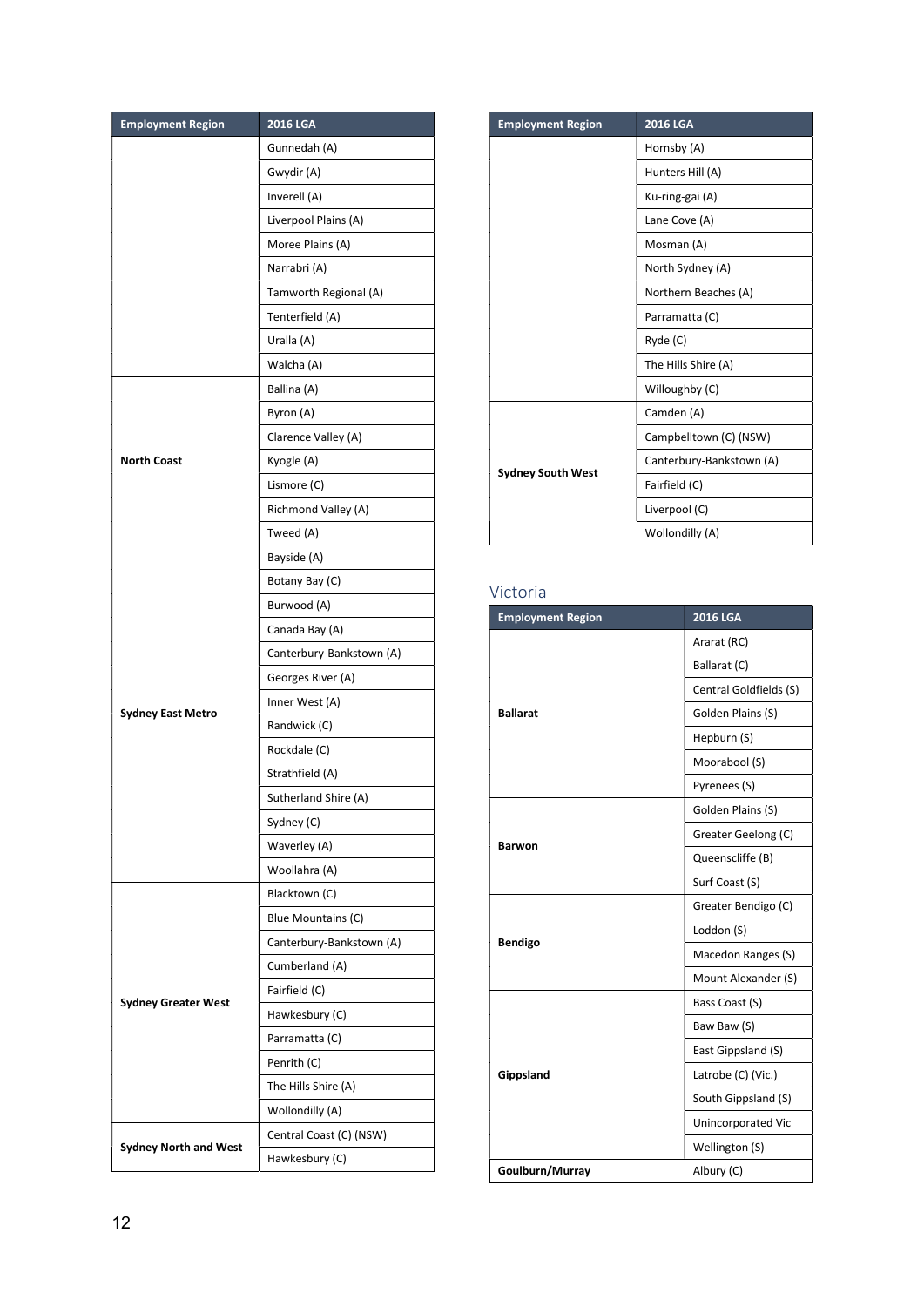| <b>Employment Region</b>            | <b>2016 LGA</b>                  |  |  |
|-------------------------------------|----------------------------------|--|--|
|                                     | Alpine (S)                       |  |  |
|                                     | Benalla (RC)                     |  |  |
|                                     | Campaspe (S)                     |  |  |
|                                     | <b>Greater Shepparton</b><br>(C) |  |  |
|                                     | Indigo (S)                       |  |  |
|                                     | Mansfield (S)                    |  |  |
|                                     | Mitchell (S)                     |  |  |
|                                     | Moira (S)                        |  |  |
|                                     | Murrindindi (S)                  |  |  |
|                                     | Strathbogie (S)                  |  |  |
|                                     | Towong (S)                       |  |  |
|                                     | Wangaratta (RC)                  |  |  |
|                                     | Wodonga (C)                      |  |  |
|                                     | Bayside (C)                      |  |  |
|                                     | Boroondara (C)                   |  |  |
|                                     | Darebin (C)                      |  |  |
|                                     | Glen Eira (C)                    |  |  |
|                                     | Kingston (C) (Vic.)              |  |  |
|                                     | Manningham (C)                   |  |  |
| <b>Inner Metropolitan Melbourne</b> | Melbourne (C)                    |  |  |
|                                     | Moonee Valley (C)                |  |  |
|                                     | Moreland (C)                     |  |  |
|                                     | Port Phillip (C)                 |  |  |
|                                     | Stonnington (C)                  |  |  |
|                                     | Whitehorse (C)                   |  |  |
|                                     | Yarra (C)                        |  |  |
|                                     | Banyule (C)                      |  |  |
|                                     | Darebin (C)                      |  |  |
|                                     | Knox (C)                         |  |  |
|                                     | Manningham (C)                   |  |  |
|                                     | Maroondah (C)                    |  |  |
| <b>North Eastern Melbourne</b>      | Mitchell (S)                     |  |  |
|                                     | Murrindindi (S)                  |  |  |
|                                     | Nillumbik (S)                    |  |  |
|                                     | Whitehorse (C)                   |  |  |
|                                     | Whittlesea (C)                   |  |  |
|                                     | Yarra Ranges (S)                 |  |  |
|                                     | Brimbank (C)                     |  |  |
|                                     | Hume (C)                         |  |  |
| <b>North Western Melbourne</b>      | Macedon Ranges (S)               |  |  |
|                                     | Melton (C)                       |  |  |
|                                     | Moonee Valley (C)                |  |  |
|                                     | Moreland (C)                     |  |  |

| <b>Employment Region</b>                 | 2016 LGA                        |  |
|------------------------------------------|---------------------------------|--|
|                                          | Colac-Otway (S)                 |  |
|                                          | Corangamite (S)                 |  |
|                                          | Glenelg (S)                     |  |
| <b>South Coast of Victoria</b>           | Moyne (S)                       |  |
|                                          | Southern Grampians<br>(S)       |  |
|                                          | Warrnambool (C)                 |  |
|                                          | Cardinia (S)                    |  |
|                                          | Casey (C)                       |  |
|                                          | Frankston (C)                   |  |
| South Eastern Melbourne and<br>Peninsula | <b>Greater Dandenong</b><br>(C) |  |
|                                          | Kingston (C) (Vic.)             |  |
|                                          | Monash (C)                      |  |
|                                          | Mornington<br>Peninsula (S)     |  |
| <b>Western Melbourne</b>                 | Brimbank (C)                    |  |
|                                          | Hobsons Bay (C)                 |  |
|                                          | Maribyrnong (C)                 |  |
|                                          | Melton (C)                      |  |
|                                          | Moorabool (S)                   |  |
|                                          | Wyndham (C)                     |  |
|                                          | Ararat (RC)                     |  |
|                                          | Buloke (S)                      |  |
|                                          | Gannawarra (S)                  |  |
| <b>Wimmera Mallee</b>                    | Hindmarsh (S)                   |  |
|                                          | Horsham (RC)                    |  |
|                                          | Mildura (RC)                    |  |
|                                          | Northern Grampians<br>(S)       |  |
|                                          | Swan Hill (RC)                  |  |
|                                          | Wentworth (A)                   |  |
|                                          | West Wimmera (S)                |  |
|                                          | Yarriambiack (S)                |  |

## Queensland

| <b>Employment Region</b>             | <b>2016 LGA</b>     |  |
|--------------------------------------|---------------------|--|
| <b>Brisbane South East</b><br>Cairns | Brisbane (C)        |  |
|                                      | Logan (C)           |  |
|                                      | Redland (C)         |  |
|                                      | Scenic Rim (R)      |  |
|                                      | Cairns (R)          |  |
|                                      | Cassowary Coast (R) |  |
|                                      | Douglas (S)         |  |
|                                      | Mareeba (S)         |  |
|                                      | Tablelands (R)      |  |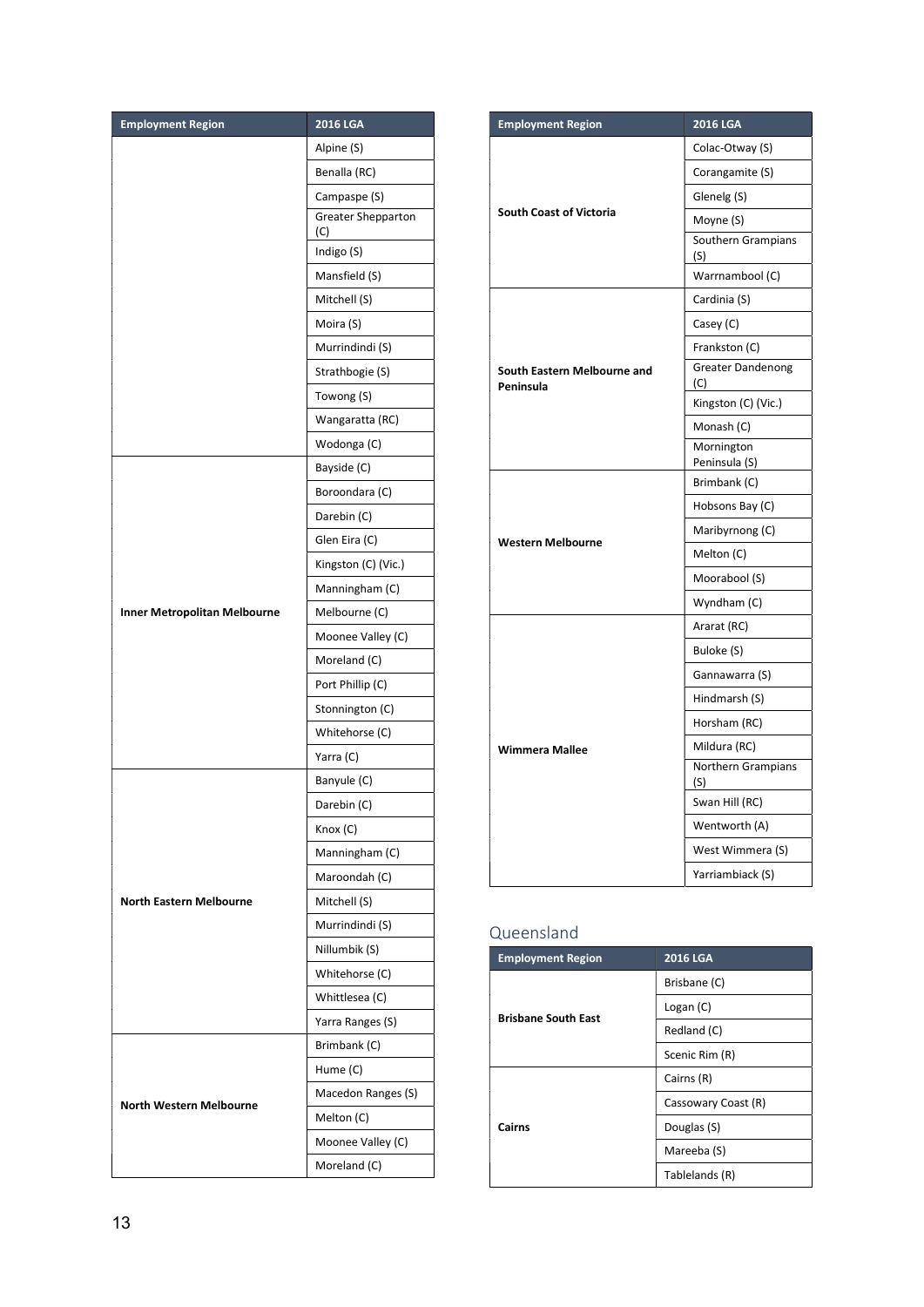| <b>Employment Region</b> | 2016 LGA                       |  |
|--------------------------|--------------------------------|--|
|                          | Yarrabah (S)                   |  |
|                          | Aurukun (S)                    |  |
|                          | Barcaldine (R)                 |  |
|                          | Barcoo (S)                     |  |
|                          | Blackall-Tambo (R)             |  |
|                          | Boulia (S)                     |  |
|                          | Bulloo (S)                     |  |
|                          | Carpentaria (S)                |  |
|                          | Cloncurry (S)                  |  |
|                          | Cook (S)                       |  |
|                          | Diamantina (S)                 |  |
|                          | Doomadgee (S)                  |  |
|                          | Flinders (S) (Qld)             |  |
| CDP (Qld)                | Hope Vale (S)                  |  |
|                          | Longreach (R)                  |  |
|                          | Maranoa (R)                    |  |
|                          | McKinlay (S)                   |  |
|                          | Mount Isa (C)                  |  |
|                          | Murweh (S)                     |  |
|                          | Northern Peninsula Area<br>(R) |  |
|                          | Paroo (S)                      |  |
|                          | Quilpie (S)                    |  |
|                          | Richmond (S)                   |  |
|                          | Torres Strait Island (R)       |  |
|                          | Weipa (T)                      |  |
|                          | Winton (S)                     |  |
|                          | Balonne (S)                    |  |
|                          | Goondiwindi (R)                |  |
|                          | Lockyer Valley (R)             |  |
| <b>Darling Downs</b>     | Maranoa (R)                    |  |
|                          | Southern Downs (R)             |  |
|                          | Toowoomba (R)                  |  |
|                          | Western Downs (R)              |  |
|                          | Banana (S)                     |  |
| <b>Fitzroy</b>           | Central Highlands (R) (Qld)    |  |
|                          | Gladstone (R)                  |  |
|                          | Livingstone (S)                |  |
|                          |                                |  |
|                          | Rockhampton (R)                |  |
|                          | Woorabinda (S)                 |  |
|                          | Gold Coast (C)                 |  |
| <b>Gold Coast</b>        | Scenic Rim (R)                 |  |
|                          | Tweed (A)                      |  |

| <b>Employment Region</b>     | 2016 LGA            |  |
|------------------------------|---------------------|--|
|                              | Mackay (R)          |  |
|                              | Whitsunday (R)      |  |
|                              | Burke (S)           |  |
|                              | Croydon (S)         |  |
|                              | Etheridge (S)       |  |
|                              | Kowanyama (S)       |  |
|                              | Lockhart River (S)  |  |
|                              | Mapoon (S)          |  |
| na                           | Mornington (S)      |  |
|                              | Napranum (S)        |  |
|                              | Palm Island (S)     |  |
|                              | Pormpuraaw (S)      |  |
|                              | Torres (S)          |  |
|                              | Wujal Wujal (S)     |  |
|                              | Brisbane (C)        |  |
| Somerset                     | Moreton Bay (R)     |  |
|                              | Somerset (R)        |  |
|                              | Burdekin (S)        |  |
| <b>Townsville</b>            | Charters Towers (R) |  |
|                              | Hinchinbrook (S)    |  |
|                              | Mount Isa (C)       |  |
|                              | Townsville (C)      |  |
|                              | Bundaberg (R)       |  |
|                              | Cherbourg (S)       |  |
|                              | Fraser Coast (R)    |  |
| <b>Wide Bay and Sunshine</b> | Gympie (R)          |  |
| Coast                        | Noosa (S)           |  |
|                              | North Burnett (R)   |  |
|                              | South Burnett (R)   |  |
|                              | Sunshine Coast (R)  |  |
|                              | Brisbane (C)        |  |
|                              | Ipswich (C)         |  |
| Wivenhoe                     | Lockyer Valley (R)  |  |
|                              | Scenic Rim (R)      |  |
|                              | Somerset (R)        |  |

## South Australia

| <b>Employment Region</b> | <b>2016 LGA</b>   |
|--------------------------|-------------------|
|                          | Charles Sturt (C) |
|                          | Gawler (T)        |
| <b>Adelaide North</b>    | Light (RegC)      |
|                          | Mallala (DC)      |
|                          | Playford (C)      |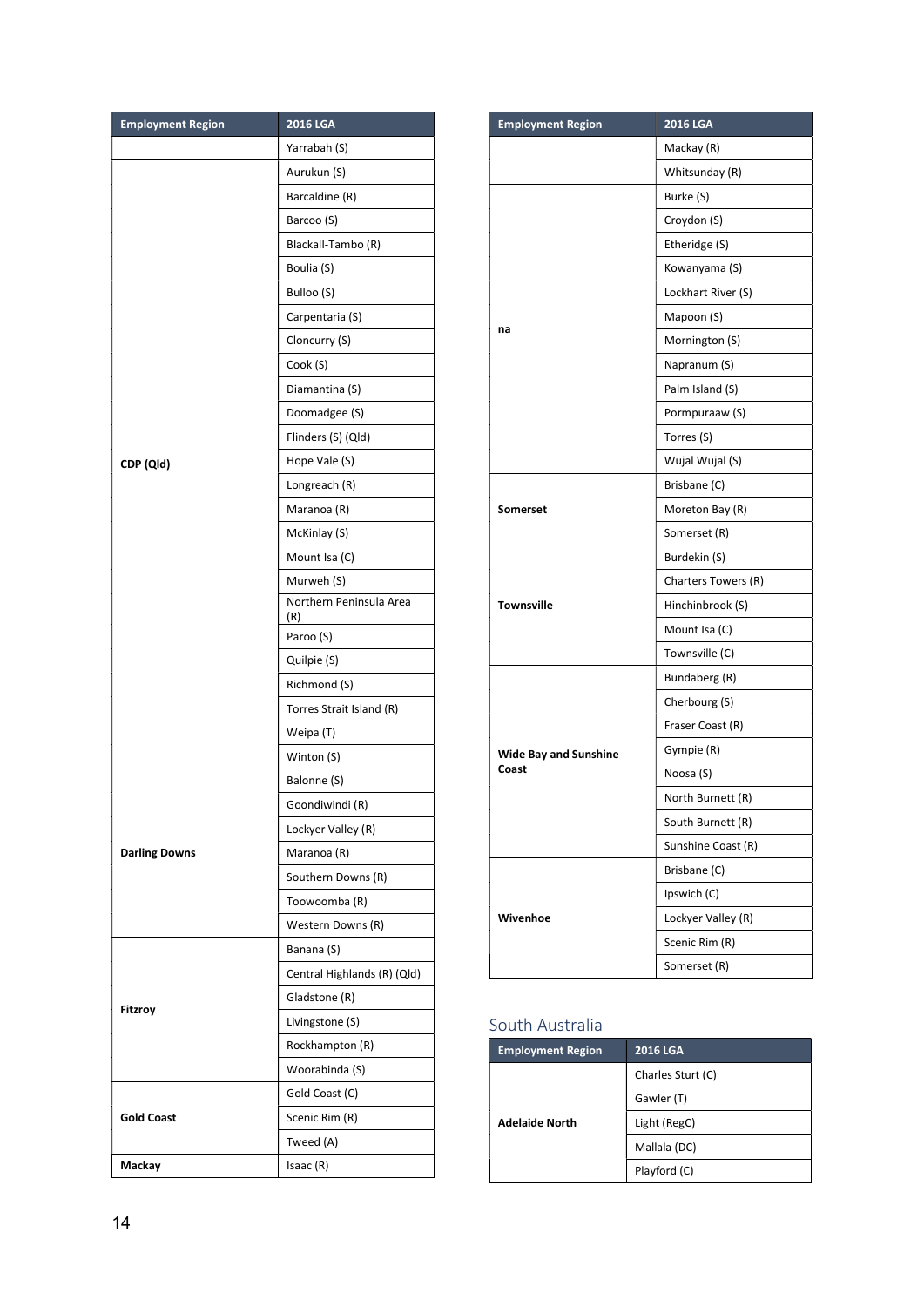| <b>Employment Region</b> | <b>2016 LGA</b>                |  |
|--------------------------|--------------------------------|--|
|                          | Port Adelaide Enfield (C)      |  |
|                          | Salisbury (C)                  |  |
|                          | Tea Tree Gully (C)             |  |
|                          | Unincorporated SA              |  |
|                          | West Torrens (C)               |  |
|                          | Adelaide (C)                   |  |
|                          | Adelaide Hills (DC)            |  |
|                          | Alexandrina (DC)               |  |
|                          | Burnside (C)                   |  |
|                          | Campbelltown (C) (SA)          |  |
|                          | Holdfast Bay (C)               |  |
|                          | Kangaroo Island (DC)           |  |
|                          | Marion (C)                     |  |
| <b>Adelaide South</b>    | Mitcham (C)                    |  |
|                          | Mount Barker (DC)              |  |
|                          | Norwood Payneham St Peters (C) |  |
|                          | Onkaparinga (C)                |  |
|                          | Prospect (C)                   |  |
|                          | Unley (C)                      |  |
|                          | Victor Harbor (C)              |  |
|                          | Walkerville (M)                |  |
|                          | Yankalilla (DC)                |  |
|                          | Anangu Pitjantjatjara (AC)     |  |
|                          | Ceduna (DC)                    |  |
|                          | Cleve (DC)                     |  |
|                          | Coober Pedy (DC)               |  |
|                          | Elliston (DC)                  |  |
|                          | Flinders Ranges (DC)           |  |
|                          | Franklin Harbour (DC)          |  |
| CDP (SA)                 | Kimba (DC)                     |  |
|                          | Lower Eyre Peninsula (DC)      |  |
|                          | Mount Remarkable (DC)          |  |
|                          | Roxby Downs (M)                |  |
|                          | Streaky Bay (DC)               |  |
|                          | Tumby Bay (DC)                 |  |
|                          | Unincorporated SA              |  |
|                          | Wudinna (DC)                   |  |
|                          | Adelaide Plains (DC)           |  |
|                          | Barossa (DC)                   |  |
|                          | Barunga West (DC)              |  |
| <b>Mid North SA</b>      | Clare and Gilbert Valleys (DC) |  |
|                          | Copper Coast (DC)              |  |
|                          | Goyder (DC)                    |  |
|                          |                                |  |

| <b>Employment Region</b>     | <b>2016 LGA</b>               |  |
|------------------------------|-------------------------------|--|
|                              | Light (RegC)                  |  |
|                              | Mallala (DC)                  |  |
|                              | Northern Areas (DC)           |  |
|                              | Orroroo/Carrieton (DC)        |  |
|                              | Peterborough (DC)             |  |
|                              | Port Pirie City and Dists (M) |  |
|                              | Wakefield (DC)                |  |
|                              | Yorke Peninsula (DC)          |  |
|                              | Berri and Barmera (DC)        |  |
|                              | Grant (DC)                    |  |
|                              | Karoonda East Murray (DC)     |  |
|                              | Kingston (DC) (SA)            |  |
|                              | Loxton Waikerie (DC)          |  |
|                              | Mid Murray (DC)               |  |
|                              | Mount Gambier (C)             |  |
| <b>Murray and South East</b> | Murray Bridge (RC)            |  |
|                              | Naracoorte and Lucindale (DC) |  |
|                              | Renmark Paringa (DC)          |  |
|                              | Robe (DC)                     |  |
|                              | Southern Mallee (DC)          |  |
|                              | Tatiara (DC)                  |  |
|                              | The Coorong (DC)              |  |
|                              | Wattle Range (DC)             |  |
| na                           | Maralinga Tjarutja (AC)       |  |
|                              | Port Augusta (C)              |  |
| <b>North West Country SA</b> | Port Lincoln (C)              |  |
|                              | Whyalla (C)                   |  |

### Western Australia

| <b>Employment Region</b> | <b>2016 LGA</b>          |  |
|--------------------------|--------------------------|--|
| <b>Broome</b>            | Broome (S)               |  |
| CDP (WA)                 | Ashburton (S)            |  |
|                          | Carnamah (S)             |  |
|                          | Carnarvon (S)            |  |
|                          | Coolgardie (S)           |  |
|                          | Coorow (S)               |  |
|                          | Cue(S)                   |  |
|                          | Derby-West Kimberley (S) |  |
|                          | Dundas (S)               |  |
|                          | East Pilbara (S)         |  |
|                          | Esperance (S)            |  |
|                          | Exmouth (S)              |  |
|                          | Greater Geraldton (C)    |  |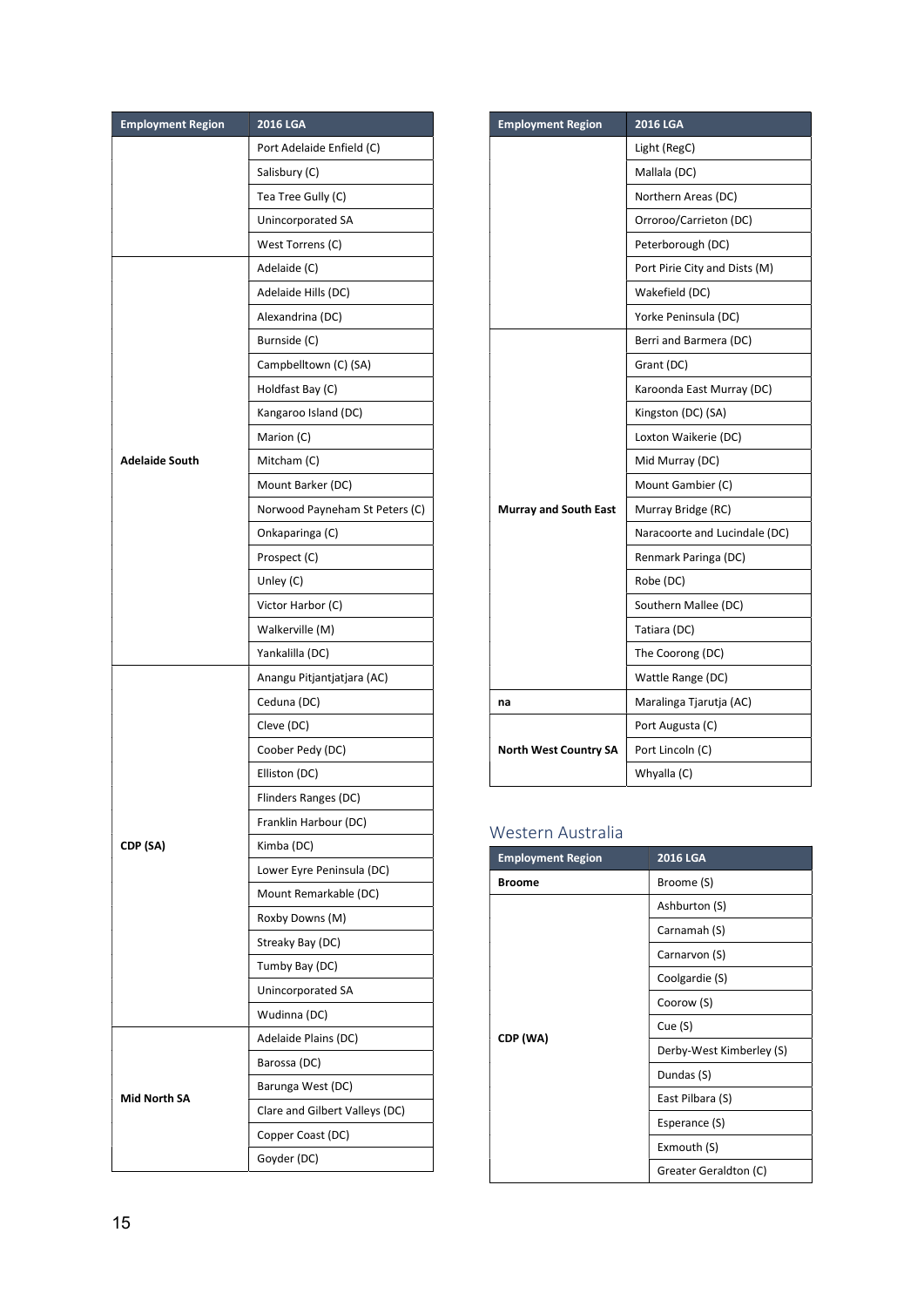| Halls Creek (S)<br>Irwin (S)<br>Kalgoorlie/Boulder (C)<br>Karratha (C)<br>Laverton (S)<br>Leonora (S)<br>Meekatharra (S)<br>Menzies (S)<br>Mingenew (S)<br>Morawa (S)<br>Mount Magnet (S)<br>Ngaanyatjarraku (S)<br>Northampton (S)<br>Perenjori (S)<br>Port Hedland (T)<br>Ravensthorpe (S)<br>Sandstone (S)<br>Shark Bay (S)<br>Three Springs (S)<br>Upper Gascoyne (S)<br>Wiluna (S)<br>Wyndham-East Kimberley<br>(S)<br>Yalgoo (S)<br>Esperance (S)<br>Esperance<br>Greater Geraldton (C)<br>Geraldton<br>Albany (C)<br>Beverley (S)<br>Brookton (S)<br>Broomehill-Tambellup (S)<br>Bruce Rock (S) | <b>Employment Region</b> | 2016 LGA | <b>Employment Region</b> |
|--------------------------------------------------------------------------------------------------------------------------------------------------------------------------------------------------------------------------------------------------------------------------------------------------------------------------------------------------------------------------------------------------------------------------------------------------------------------------------------------------------------------------------------------------------------------------------------------------------|--------------------------|----------|--------------------------|
|                                                                                                                                                                                                                                                                                                                                                                                                                                                                                                                                                                                                        |                          |          |                          |
|                                                                                                                                                                                                                                                                                                                                                                                                                                                                                                                                                                                                        |                          |          |                          |
|                                                                                                                                                                                                                                                                                                                                                                                                                                                                                                                                                                                                        |                          |          |                          |
|                                                                                                                                                                                                                                                                                                                                                                                                                                                                                                                                                                                                        |                          |          |                          |
|                                                                                                                                                                                                                                                                                                                                                                                                                                                                                                                                                                                                        |                          |          |                          |
|                                                                                                                                                                                                                                                                                                                                                                                                                                                                                                                                                                                                        |                          |          |                          |
|                                                                                                                                                                                                                                                                                                                                                                                                                                                                                                                                                                                                        |                          |          |                          |
|                                                                                                                                                                                                                                                                                                                                                                                                                                                                                                                                                                                                        |                          |          |                          |
|                                                                                                                                                                                                                                                                                                                                                                                                                                                                                                                                                                                                        |                          |          |                          |
|                                                                                                                                                                                                                                                                                                                                                                                                                                                                                                                                                                                                        |                          |          |                          |
|                                                                                                                                                                                                                                                                                                                                                                                                                                                                                                                                                                                                        |                          |          |                          |
|                                                                                                                                                                                                                                                                                                                                                                                                                                                                                                                                                                                                        |                          |          |                          |
|                                                                                                                                                                                                                                                                                                                                                                                                                                                                                                                                                                                                        |                          |          |                          |
|                                                                                                                                                                                                                                                                                                                                                                                                                                                                                                                                                                                                        |                          |          |                          |
|                                                                                                                                                                                                                                                                                                                                                                                                                                                                                                                                                                                                        |                          |          |                          |
|                                                                                                                                                                                                                                                                                                                                                                                                                                                                                                                                                                                                        |                          |          |                          |
|                                                                                                                                                                                                                                                                                                                                                                                                                                                                                                                                                                                                        |                          |          |                          |
|                                                                                                                                                                                                                                                                                                                                                                                                                                                                                                                                                                                                        |                          |          |                          |
|                                                                                                                                                                                                                                                                                                                                                                                                                                                                                                                                                                                                        |                          |          |                          |
|                                                                                                                                                                                                                                                                                                                                                                                                                                                                                                                                                                                                        |                          |          |                          |
|                                                                                                                                                                                                                                                                                                                                                                                                                                                                                                                                                                                                        |                          |          |                          |
|                                                                                                                                                                                                                                                                                                                                                                                                                                                                                                                                                                                                        |                          |          |                          |
|                                                                                                                                                                                                                                                                                                                                                                                                                                                                                                                                                                                                        |                          |          |                          |
|                                                                                                                                                                                                                                                                                                                                                                                                                                                                                                                                                                                                        |                          |          |                          |
|                                                                                                                                                                                                                                                                                                                                                                                                                                                                                                                                                                                                        |                          |          |                          |
|                                                                                                                                                                                                                                                                                                                                                                                                                                                                                                                                                                                                        |                          |          |                          |
|                                                                                                                                                                                                                                                                                                                                                                                                                                                                                                                                                                                                        |                          |          |                          |
|                                                                                                                                                                                                                                                                                                                                                                                                                                                                                                                                                                                                        | Great Southern -         |          |                          |
|                                                                                                                                                                                                                                                                                                                                                                                                                                                                                                                                                                                                        |                          |          |                          |
|                                                                                                                                                                                                                                                                                                                                                                                                                                                                                                                                                                                                        |                          |          |                          |
| Chittering (S)                                                                                                                                                                                                                                                                                                                                                                                                                                                                                                                                                                                         |                          |          |                          |
| Corrigin (S)                                                                                                                                                                                                                                                                                                                                                                                                                                                                                                                                                                                           |                          |          |                          |
| Cranbrook (S)                                                                                                                                                                                                                                                                                                                                                                                                                                                                                                                                                                                          |                          |          |                          |
| Cuballing (S)                                                                                                                                                                                                                                                                                                                                                                                                                                                                                                                                                                                          |                          |          |                          |
| Wheatbelt<br>Cunderdin (S)                                                                                                                                                                                                                                                                                                                                                                                                                                                                                                                                                                             |                          |          |                          |
| Kalgoorlie<br>Dalwallinu (S)                                                                                                                                                                                                                                                                                                                                                                                                                                                                                                                                                                           |                          |          |                          |
| Dandaragan (S)<br>na                                                                                                                                                                                                                                                                                                                                                                                                                                                                                                                                                                                   |                          |          |                          |
| Denmark (S)                                                                                                                                                                                                                                                                                                                                                                                                                                                                                                                                                                                            |                          |          |                          |
| Dowerin (S)                                                                                                                                                                                                                                                                                                                                                                                                                                                                                                                                                                                            |                          |          |                          |
| Dumbleyung (S)                                                                                                                                                                                                                                                                                                                                                                                                                                                                                                                                                                                         |                          |          |                          |
| <b>Perth North</b><br>Gingin (S)                                                                                                                                                                                                                                                                                                                                                                                                                                                                                                                                                                       |                          |          |                          |
| Gnowangerup (S)                                                                                                                                                                                                                                                                                                                                                                                                                                                                                                                                                                                        |                          |          |                          |
| Goomalling (S)                                                                                                                                                                                                                                                                                                                                                                                                                                                                                                                                                                                         |                          |          |                          |

| Jerramungup (S)<br>Katanning (S)<br>Kellerberrin (S)<br>Kent (S)<br>Kojonup (S)<br>Kondinin (S)<br>Koorda (S)<br>Kulin (S)<br>Lake Grace (S)<br>Merredin (S)<br>Moora (S)<br>Mount Marshall (S)<br>Mukinbudin (S)<br>Narembeen (S)<br>Narrogin (S)<br>Northam (S)<br>Nungarin (S)<br>Pingelly (S)<br>Plantagenet (S)<br>Quairading (S)<br>Tammin (S)<br>Toodyay (S)<br>Trayning (S)<br>Victoria Plains (S)<br>Wagin (S)<br>Wandering (S)<br>West Arthur (S)<br>Westonia (S)<br>Wickepin (S)<br>Williams (S)<br>Wongan-Ballidu (S)<br>Woodanilling (S)<br>Wyalkatchem (S)<br>Yilgarn (S)<br>York (S)<br>Kalgoorlie/Boulder (C)<br>Chapman Valley (S)<br>na<br>Murchison (S)<br>Bassendean (T)<br>Bayswater (C)<br>Cambridge (T)<br>Claremont (T)<br>Joondalup (C) | <b>Employment Region</b> | <b>2016 LGA</b> |
|------------------------------------------------------------------------------------------------------------------------------------------------------------------------------------------------------------------------------------------------------------------------------------------------------------------------------------------------------------------------------------------------------------------------------------------------------------------------------------------------------------------------------------------------------------------------------------------------------------------------------------------------------------------------------------------------------------------------------------------------------------------|--------------------------|-----------------|
|                                                                                                                                                                                                                                                                                                                                                                                                                                                                                                                                                                                                                                                                                                                                                                  |                          |                 |
|                                                                                                                                                                                                                                                                                                                                                                                                                                                                                                                                                                                                                                                                                                                                                                  |                          |                 |
|                                                                                                                                                                                                                                                                                                                                                                                                                                                                                                                                                                                                                                                                                                                                                                  |                          |                 |
|                                                                                                                                                                                                                                                                                                                                                                                                                                                                                                                                                                                                                                                                                                                                                                  |                          |                 |
|                                                                                                                                                                                                                                                                                                                                                                                                                                                                                                                                                                                                                                                                                                                                                                  |                          |                 |
|                                                                                                                                                                                                                                                                                                                                                                                                                                                                                                                                                                                                                                                                                                                                                                  |                          |                 |
|                                                                                                                                                                                                                                                                                                                                                                                                                                                                                                                                                                                                                                                                                                                                                                  |                          |                 |
|                                                                                                                                                                                                                                                                                                                                                                                                                                                                                                                                                                                                                                                                                                                                                                  |                          |                 |
|                                                                                                                                                                                                                                                                                                                                                                                                                                                                                                                                                                                                                                                                                                                                                                  |                          |                 |
|                                                                                                                                                                                                                                                                                                                                                                                                                                                                                                                                                                                                                                                                                                                                                                  |                          |                 |
|                                                                                                                                                                                                                                                                                                                                                                                                                                                                                                                                                                                                                                                                                                                                                                  |                          |                 |
|                                                                                                                                                                                                                                                                                                                                                                                                                                                                                                                                                                                                                                                                                                                                                                  |                          |                 |
|                                                                                                                                                                                                                                                                                                                                                                                                                                                                                                                                                                                                                                                                                                                                                                  |                          |                 |
|                                                                                                                                                                                                                                                                                                                                                                                                                                                                                                                                                                                                                                                                                                                                                                  |                          |                 |
|                                                                                                                                                                                                                                                                                                                                                                                                                                                                                                                                                                                                                                                                                                                                                                  |                          |                 |
|                                                                                                                                                                                                                                                                                                                                                                                                                                                                                                                                                                                                                                                                                                                                                                  |                          |                 |
|                                                                                                                                                                                                                                                                                                                                                                                                                                                                                                                                                                                                                                                                                                                                                                  |                          |                 |
|                                                                                                                                                                                                                                                                                                                                                                                                                                                                                                                                                                                                                                                                                                                                                                  |                          |                 |
|                                                                                                                                                                                                                                                                                                                                                                                                                                                                                                                                                                                                                                                                                                                                                                  |                          |                 |
|                                                                                                                                                                                                                                                                                                                                                                                                                                                                                                                                                                                                                                                                                                                                                                  |                          |                 |
|                                                                                                                                                                                                                                                                                                                                                                                                                                                                                                                                                                                                                                                                                                                                                                  |                          |                 |
|                                                                                                                                                                                                                                                                                                                                                                                                                                                                                                                                                                                                                                                                                                                                                                  |                          |                 |
|                                                                                                                                                                                                                                                                                                                                                                                                                                                                                                                                                                                                                                                                                                                                                                  |                          |                 |
|                                                                                                                                                                                                                                                                                                                                                                                                                                                                                                                                                                                                                                                                                                                                                                  |                          |                 |
|                                                                                                                                                                                                                                                                                                                                                                                                                                                                                                                                                                                                                                                                                                                                                                  |                          |                 |
|                                                                                                                                                                                                                                                                                                                                                                                                                                                                                                                                                                                                                                                                                                                                                                  |                          |                 |
|                                                                                                                                                                                                                                                                                                                                                                                                                                                                                                                                                                                                                                                                                                                                                                  |                          |                 |
|                                                                                                                                                                                                                                                                                                                                                                                                                                                                                                                                                                                                                                                                                                                                                                  |                          |                 |
|                                                                                                                                                                                                                                                                                                                                                                                                                                                                                                                                                                                                                                                                                                                                                                  |                          |                 |
|                                                                                                                                                                                                                                                                                                                                                                                                                                                                                                                                                                                                                                                                                                                                                                  |                          |                 |
|                                                                                                                                                                                                                                                                                                                                                                                                                                                                                                                                                                                                                                                                                                                                                                  |                          |                 |
|                                                                                                                                                                                                                                                                                                                                                                                                                                                                                                                                                                                                                                                                                                                                                                  |                          |                 |
|                                                                                                                                                                                                                                                                                                                                                                                                                                                                                                                                                                                                                                                                                                                                                                  |                          |                 |
|                                                                                                                                                                                                                                                                                                                                                                                                                                                                                                                                                                                                                                                                                                                                                                  |                          |                 |
|                                                                                                                                                                                                                                                                                                                                                                                                                                                                                                                                                                                                                                                                                                                                                                  |                          |                 |
|                                                                                                                                                                                                                                                                                                                                                                                                                                                                                                                                                                                                                                                                                                                                                                  | Kalgoorlie               |                 |
|                                                                                                                                                                                                                                                                                                                                                                                                                                                                                                                                                                                                                                                                                                                                                                  |                          |                 |
|                                                                                                                                                                                                                                                                                                                                                                                                                                                                                                                                                                                                                                                                                                                                                                  |                          |                 |
|                                                                                                                                                                                                                                                                                                                                                                                                                                                                                                                                                                                                                                                                                                                                                                  |                          |                 |
|                                                                                                                                                                                                                                                                                                                                                                                                                                                                                                                                                                                                                                                                                                                                                                  |                          |                 |
|                                                                                                                                                                                                                                                                                                                                                                                                                                                                                                                                                                                                                                                                                                                                                                  | Perth North              |                 |
|                                                                                                                                                                                                                                                                                                                                                                                                                                                                                                                                                                                                                                                                                                                                                                  |                          |                 |
|                                                                                                                                                                                                                                                                                                                                                                                                                                                                                                                                                                                                                                                                                                                                                                  |                          |                 |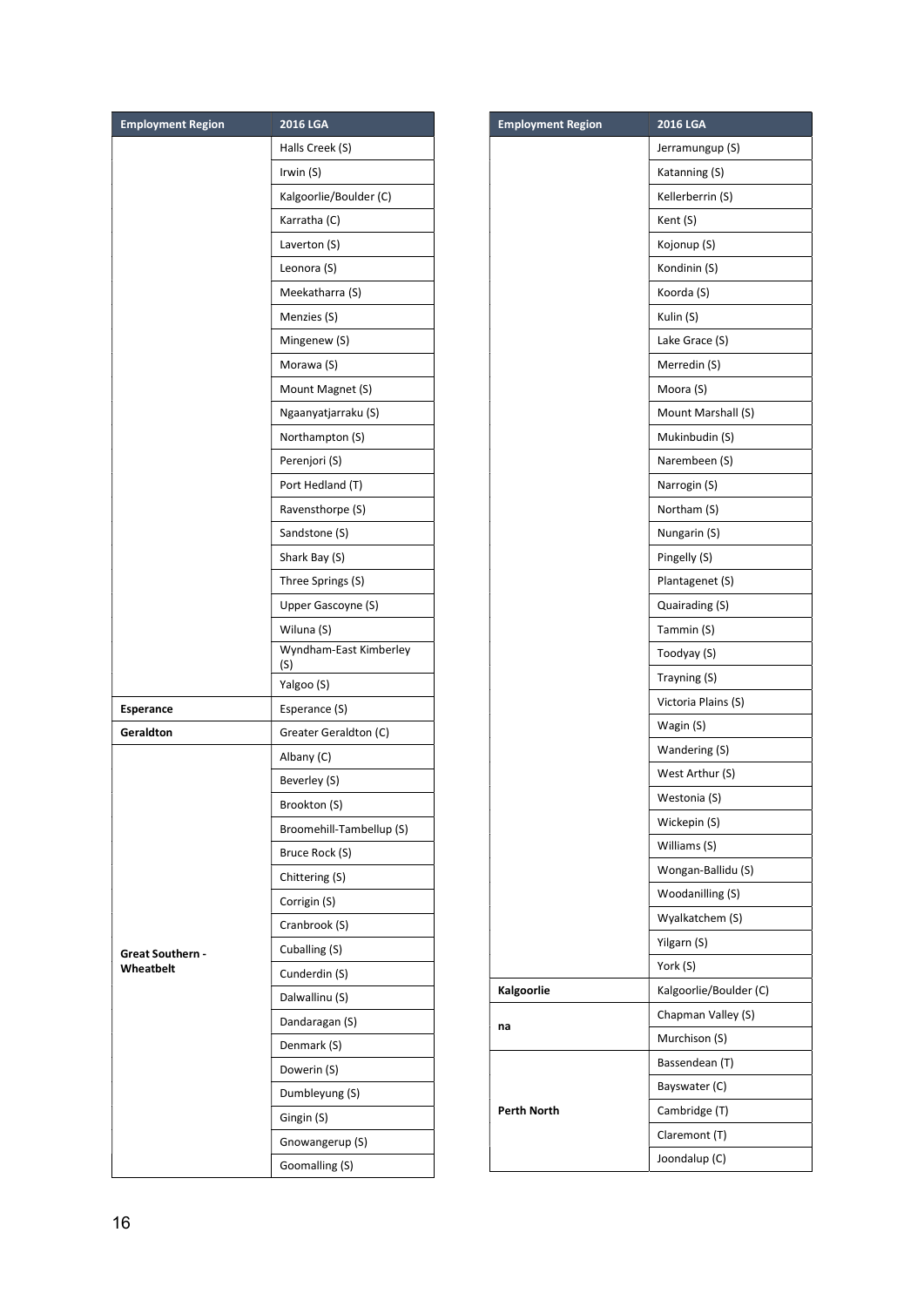| <b>Employment Region</b> | <b>2016 LGA</b>            |  |
|--------------------------|----------------------------|--|
|                          | Kalamunda (S)              |  |
|                          | Mundaring (S)              |  |
|                          | Nedlands (C)               |  |
|                          | Perth (C)                  |  |
|                          | Stirling (C)               |  |
|                          | Subiaco (C)                |  |
|                          | Swan (C)                   |  |
|                          | Vincent (C)                |  |
|                          | Wanneroo (C)               |  |
|                          | Armadale (C)               |  |
|                          | Belmont (C)                |  |
|                          | Boddington (S)             |  |
|                          | Canning (C)                |  |
|                          | Cockburn (C)               |  |
|                          | Cottesloe (T)              |  |
|                          | East Fremantle (T)         |  |
|                          | Fremantle (C)              |  |
|                          | Gosnells (C)               |  |
|                          | Kalamunda (S)              |  |
| <b>Perth South</b>       | Kwinana (C)                |  |
|                          | Mandurah (C)               |  |
|                          | Melville (C)               |  |
|                          | Mosman Park (T)            |  |
|                          | Murray (S)                 |  |
|                          | Peppermint Grove (S)       |  |
|                          | Rockingham (C)             |  |
|                          | Serpentine-Jarrahdale (S)  |  |
|                          | South Perth (C)            |  |
|                          | Victoria Park (T)          |  |
|                          | Waroona (S)                |  |
|                          | Augusta-Margaret River (S) |  |
|                          | Boyup Brook (S)            |  |
| South West WA            | Bridgetown-Greenbushes (S) |  |
|                          | Bunbury (C)                |  |
|                          | Busselton (C)              |  |
|                          | Capel (S)                  |  |
|                          | Collie (S)                 |  |
|                          | Dardanup (S)               |  |
|                          | Donnybrook-Balingup (S)    |  |
|                          | Harvey (S)                 |  |
|                          | Manjimup (S)               |  |
|                          | Nannup (S)                 |  |

#### Tasmania

| <b>Employment Region</b>                          | <b>2016 LGA</b>                       |
|---------------------------------------------------|---------------------------------------|
|                                                   | Brighton (M)<br>Central Highlands (M) |
|                                                   | (Tas.)<br>Clarence (C)                |
|                                                   | Derwent Valley (M)                    |
|                                                   | Glamorgan/Spring Bay<br>(M)           |
| <b>Hobart and Southern Tasmania</b>               | Glenorchy (C)                         |
|                                                   | Hobart (C)                            |
|                                                   | Huon Valley (M)                       |
|                                                   | Kingborough (M)                       |
|                                                   | Sorell (M)                            |
|                                                   | Southern Midlands (M)                 |
|                                                   | Tasman (M)                            |
|                                                   | Break O'Day (M)                       |
|                                                   | Burnie (C)                            |
|                                                   | Central Coast (M) (Tas.)              |
|                                                   | Circular Head (M)                     |
|                                                   | Devonport (C)                         |
|                                                   | Dorset (M)                            |
|                                                   | Flinders (M) (Tas.)                   |
|                                                   | George Town (M)                       |
| <b>North and North Western</b><br><b>Tasmania</b> | Kentish (M)                           |
|                                                   | King Island (M)                       |
|                                                   | Latrobe (M) (Tas.)                    |
|                                                   | Launceston (C)                        |
|                                                   | Meander Valley (M)                    |
|                                                   | Northern Midlands (M)                 |
|                                                   | Waratah/Wynyard (M)                   |
|                                                   | West Coast (M)                        |
|                                                   | West Tamar (M)                        |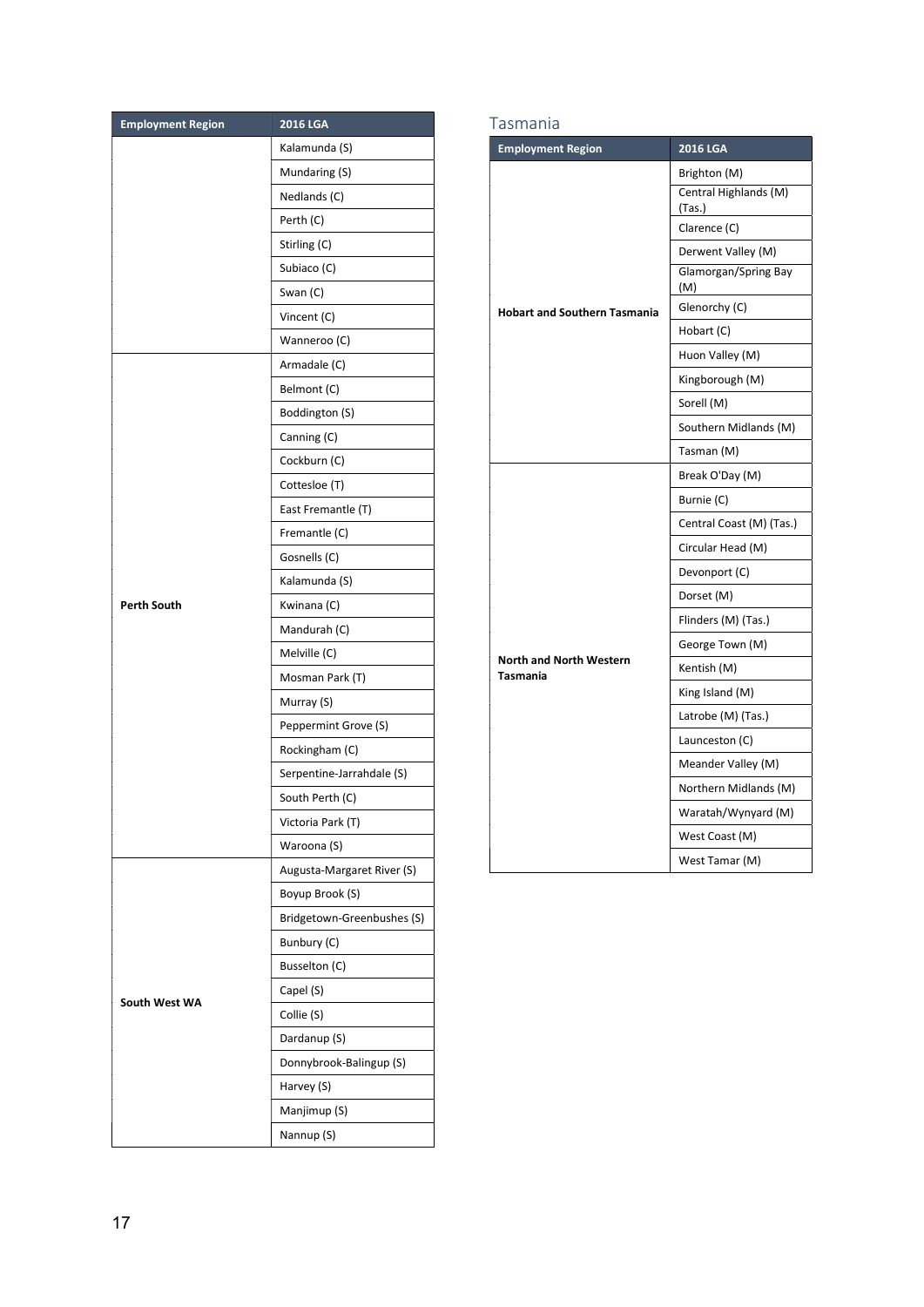## Northern Territory

| <b>Employment Region</b> | <b>2016 LGA</b>    |
|--------------------------|--------------------|
|                          | Alice Springs (T)  |
|                          | Barkly (R)         |
|                          | Coomalie (S)       |
|                          | East Arnhem (R)    |
|                          | Katherine (T)      |
| CDP (NT)                 | Litchfield (M)     |
|                          | MacDonnell (R)     |
|                          | Roper Gulf (R)     |
|                          | Unincorporated NT  |
|                          | Victoria Daly (R)  |
|                          | Wagait (S)         |
|                          | West Arnhem (R)    |
|                          | Alice Springs (T)  |
| Darwin                   | Darwin (C)         |
|                          | Palmerston (C)     |
|                          | Unincorporated NT  |
| na                       | Belyuen (S)        |
|                          | Central Desert (R) |
|                          | Tiwi Islands (R)   |
|                          | West Daly (R)      |

## Australian Capital Territory

| <b>Employment Region</b> | <b>2016 LGA</b>    |
|--------------------------|--------------------|
| <b>Capital Region</b>    | Unincorporated ACT |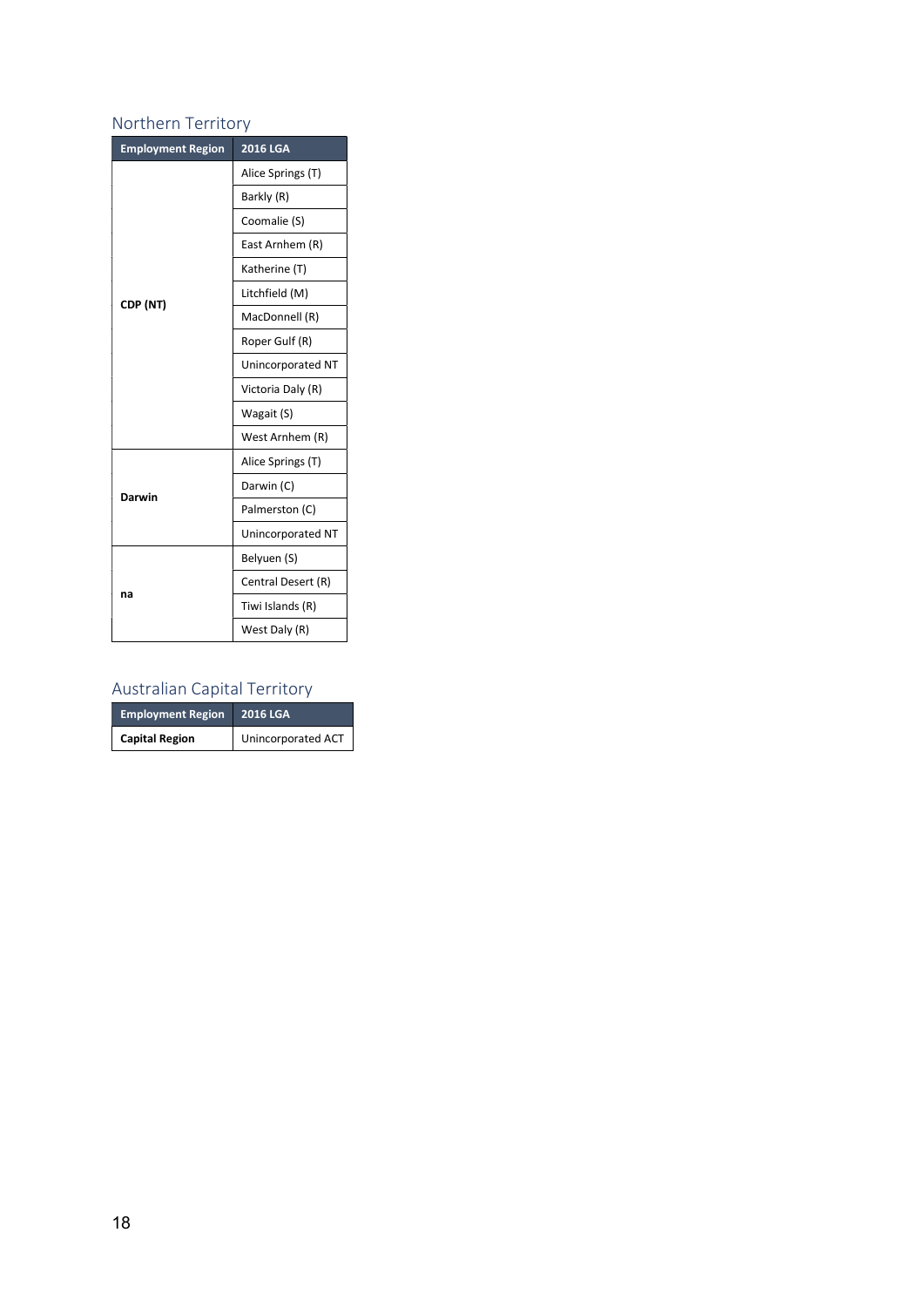# Correspondence Table 3: IVI Regions to Employment Regions

## New South Wales

| <b>Employment Region</b>   | <b>IVI Region</b>           |
|----------------------------|-----------------------------|
| <b>Central West</b>        | Bathurst & Central West NSW |
| Far West Orana             | Dubbo & Western NSW         |
| Hunter                     | Newcastle & Hunter          |
| Illawarra South Coast      | Illawarra & South Coast     |
| Mid North Coast            | <b>NSW North Coast</b>      |
| Murray Riverina            | Riverina & Murray           |
| New England and North West | Tamworth and North West NSW |
| <b>North Coast</b>         | <b>NSW North Coast</b>      |
| Sydney East Metro          | Sydney                      |
| <b>Sydney Greater West</b> | Sydney                      |
| Sydney North and West      | Sydney                      |
| Sydney South West          | Sydney                      |

### Victoria

| <b>Employment Region</b>              | <b>IVI Region</b>                       |
|---------------------------------------|-----------------------------------------|
| <b>Ballarat</b>                       | <b>Ballarat &amp; Central Highlands</b> |
| Barwon                                | Geelong & Surf Coast                    |
| Bendigo                               | Bendigo & High Country                  |
| Gippsland                             | Gippsland                               |
| Goulburn/Murray                       | Bendigo & High Country                  |
| Inner Metropolitan Melbourne          | Melbourne                               |
| North Eastern Melbourne               | Melbourne                               |
| North Western Melbourne               | Melbourne                               |
| South Coast of Victoria               | Geelong & Surf Coast                    |
| South Eastern Melbourne and Peninsula | Melbourne                               |
| Western Melbourne                     | Melbourne                               |
| Wimmera Mallee                        | Wimmera & Western                       |

## Queensland

| <b>Employment Region</b>    | <b>IVI Region</b>            |
|-----------------------------|------------------------------|
| <b>Brisbane South East</b>  | <b>Brisbane</b>              |
| Cairns                      | Far North Queensland         |
| <b>Darling Downs</b>        | Toowoomba and South West QLD |
| Fitzroy                     | <b>Central Queensland</b>    |
| <b>Gold Coast</b>           | <b>Gold Coast</b>            |
| Mackay                      | <b>Central Queensland</b>    |
| Somerset                    | <b>Brisbane</b>              |
| Townsville                  | Far North Queensland         |
| Wide Bay and Sunshine Coast | Sunshine Coast               |
| Wivenhoe                    | Toowoomba and South West QLD |